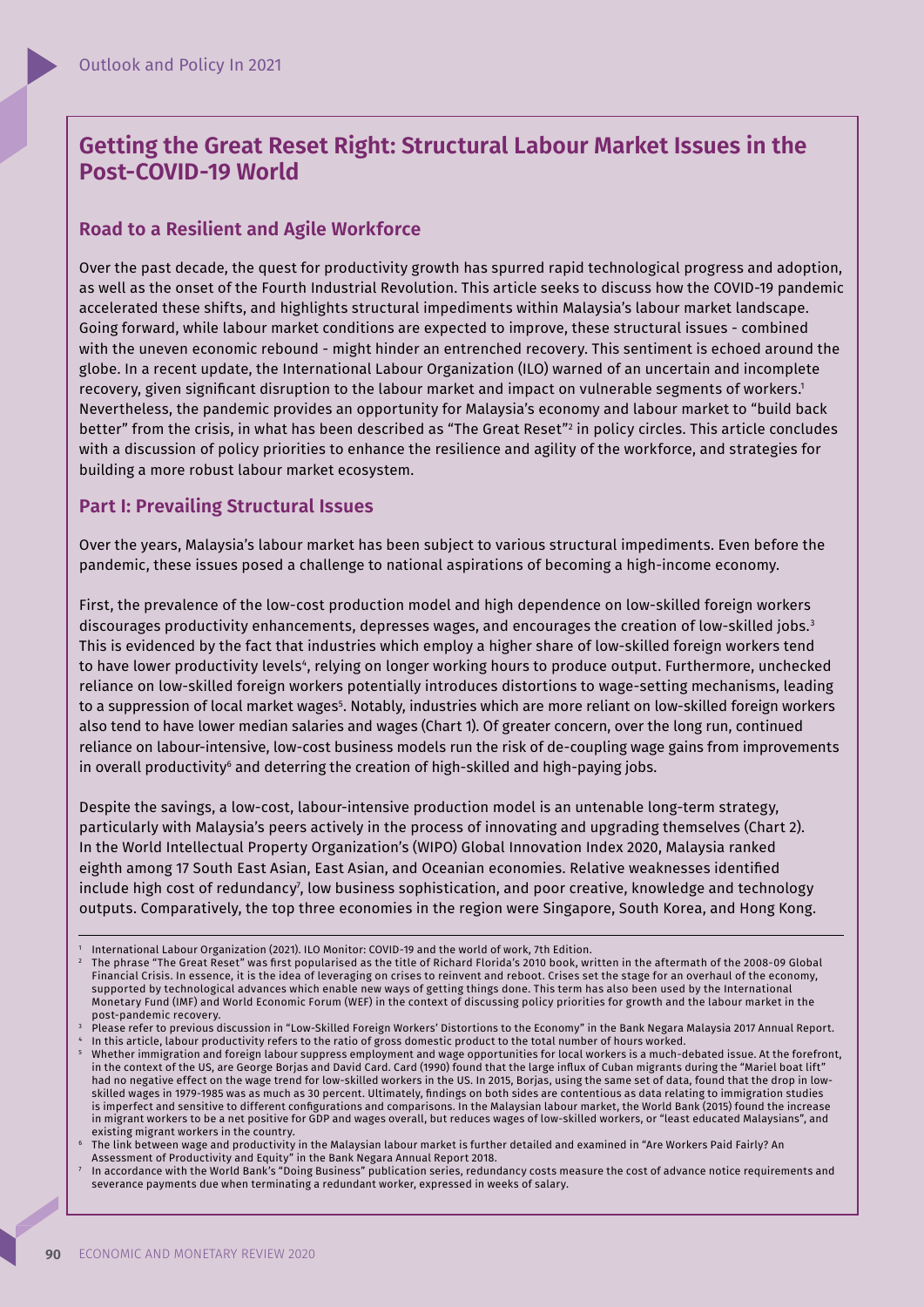Infrastructure



Note: X-axis - annual labour productivity (value added per hour worked, RM); Y-axis - median monthly salaries and wages of employees (RM); bubble size - share of non-citizen employed persons to total employment in respective sectors (%). Chart does not include *mining* sector (productivity: RM548.50 per hour worked; median salary and wage: RM3,968 per month; share of non-citizen workers: 5.6% of total employment in the *mining* sector).

Agriculture

0 20 40 60 80 100 120 140 160 180

 $\mathbf{0}$ 500

# Institutions Creative Outputs WIPO's Global Innovation Index 2020 Human Capital & Research

Chart 2: Malaysia's Scores in the Seven Pillars of the

Malaysia

Knowledge & **Technology Outputs** 

Average of top 3 countries in South East Asia, East Asia and Oceania region

Average of top 3 countries in the world

Source: Global Innovation Index 2020 Report published by the World Intellectual Property Organization

Business Sophistication Market Sophistication

Furthermore, in the Bloomberg Innovation Index 2021, Malaysia ranked 29th out of 60 economies, dropping two spots from the previous year. Malaysia performed below average in criteria such as productivity, pervasiveness of tertiary education, and researcher concentration. In comparison, South Korea and Singapore ranked first and second, respectively.

The second structural issue is the low creation of high-skilled<sup>8</sup> jobs, which has lagged behind the supply of graduatesº (Chart 3). Malaysia's share of high-skilled job creation declined to an average of 27% in the period 2010-2019, from approximately 51% in the previous decade. This corresponds to 86,200 employment gains per annum between 2010-2019, while the number of graduates in Malaysia has increased by an average of 151,000 persons per annum over the same period.<sup>10</sup> These figures complement findings from a Khazanah Research Institute study<sup>11</sup>, which showed that 95% of young workers in unskilled jobs and 50% in low-skilled non-manual jobs were over-qualified for the occupations they were in. The most recent Graduate Tracer Study by the Ministry of Higher Education (MOHE)<sup>12</sup> suggests a similar story, revealing that approximately one-third of graduates end up in mid-skilled and low-skilled occupations. Ultimately, this suggests that the economy has not been creating sufficient high-skilled jobs to absorb the number of graduates entering the labour force, leading to skill-related underemployment $^{\scriptscriptstyle 13}$ .

Third, there appear to be significant mismatches between skills required by industry and those that workers possess. According to an Organisation for Economic Co-operation and Development (OECD) study<sup>14</sup> on skills imbalances in Malaysia, employers reported shortages in communication skills (e.g. oral expression and writing), social skills (e.g. social perceptiveness and social orientation), and physical abilities (e.g. static strength and stamina). These findings are broadly consistent with hiring difficulties reported by Malaysian

- Khazanah Research Institute (2018). "The School-to-Work Transition of Young Malaysians".
- <sup>12</sup> Ministry of Higher Education (2019). Graduate Tracer Study.<br><sup>13</sup> According to the Department of Ctatistics, Malaysia (DOSM).

<sup>14</sup> OECD (2019). "Reducing Skills Imbalances to Foster Productivity Growth of Malaysia," OECD Working Paper.

Source: Bank Negara Malaysia estimates using data from Labour Productivity Statistics, Salaries & Wages Survey Report, and Labour Force Survey Report published by the Department of Statistics, Malaysia

<sup>8</sup> High-skilled occupations include major occupation groups like managers, professionals and technicians and associate professionals. Mid-skilled occupations include clerical support workers; service and sales workers; skilled agricultural, forestry, livestock and fishery workers; craft and related trades workers; and plant and machine operators and assemblers. Low-skilled occupations include elementary occupations.

<sup>9</sup> Graduates refer to individuals aged 15 years and over with the highest certifi cate obtained from universities, colleges, polytechnic, recognised bodies or equivalent, where duration of study is at least two years. Graduates are classified into two categories, namely diploma graduates and degree graduates.

Authors' estimates based on statistics from the Labour Force Survey Report, 2019, Department of Statistics, Malaysia.

<sup>13</sup> According to the Department of Statistics, Malaysia (DOSM), skill-related underemployment is measured as those with tertiary education working in semi/mid-skilled and low-skilled occupations.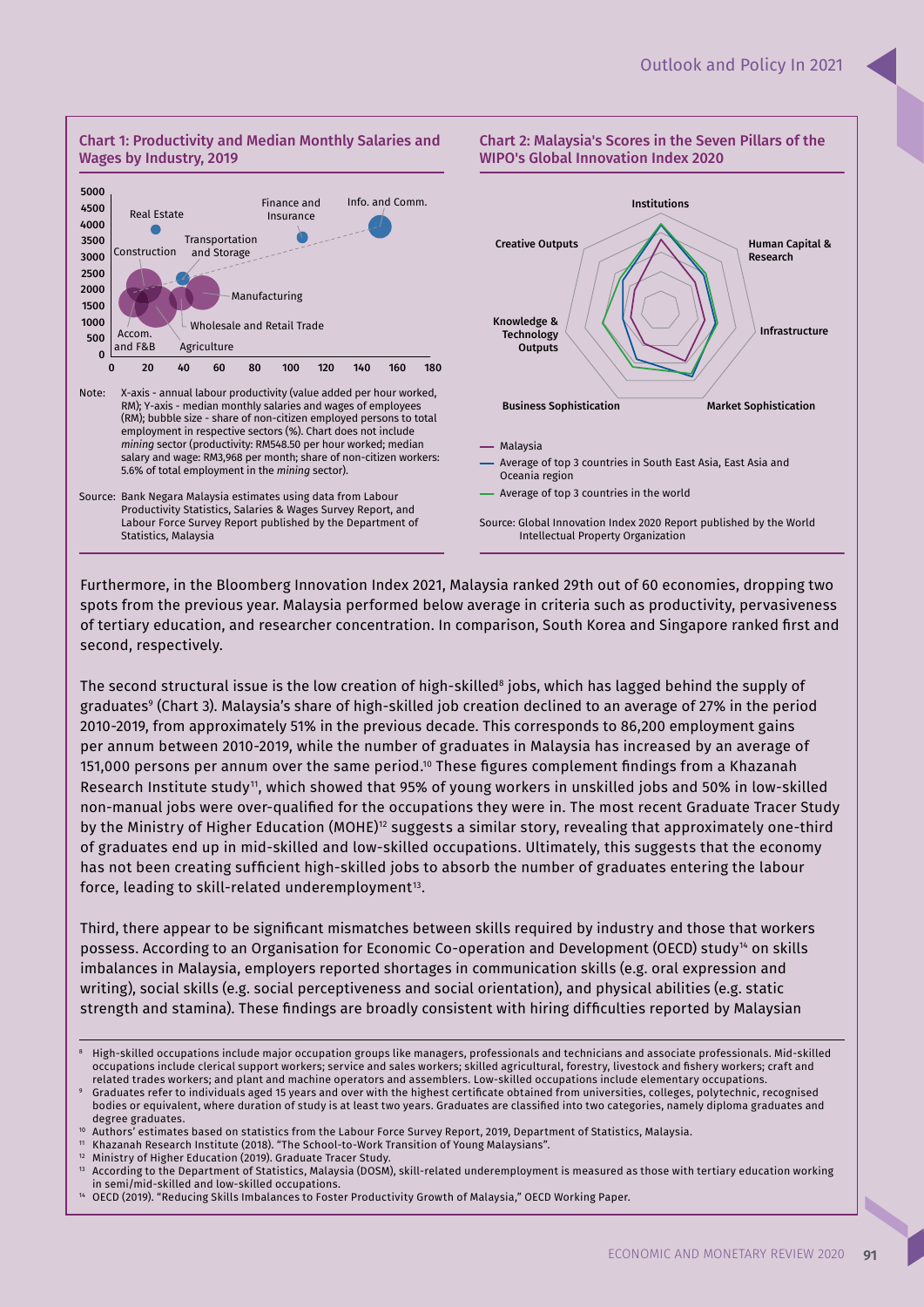employers in the past, with an additional shortage of high-level cognitive skills (e.g. critical thinking, problem solving).<sup>15</sup> Additionally, separate insights from the Critical Occupations List (COL)<sup>16</sup> highlighted mismatches for occupational skills. Notably, occupations such as Information and Communication Technologies (ICT) managers, software developers, and electronic engineers have consistently appeared in every COL since it was first published in 2015, indicating continued demand and difficulty to fill these positions. Evidently, there is room for improvement in terms of ensuring the quality of the labour supply is on par with recruiters' wish lists. This is exacerbated by the reportedly passive collaboration between industry and education and training institutions in human capital development and recruitment initiatives $^{\scriptscriptstyle 7}$ .

Consequently, these three structural issues have resulted in weak labour market outcomes, especially for youth and graduates. Historically, the youth unemployment rate has consistently been two to three times higher relative to overall unemployment.<sup>18</sup> In 2019, the youth graduate unemployment rate remained elevated at 17.5%, with the overall youth unemployment rate at 10.5%. Meanwhile, the unemployment rate for graduates has been consistently higher than that of non-graduates in the past decade (Chart 4). With regards to income, there are potential signs of diminishing returns to education, as entry-level salaries and wages for graduates have remained concerningly low. In fact, starting salaries for graduates have been stagnant when taking into account corresponding movements in consumer prices. In 2018, a graduate would have received an average estimated starting salary of only RM1,983 in real terms, a slight decline from RM1,993 in 2010<sup>19</sup> .

Chart 3: Labour Force Gains by Highest Certificate Obtained vs. Employment Gains by Occupations ('000 persons)



Source: Bank Negara Malaysia estimates using data from Labour Force Survey and Graduate Statistics Reports published by the Department of Statistics, Malaysia

### Chart 4: Unemployment Rate of Graduates and Non-Graduates (% of respective labour force)



# **Part II: Impact of COVID-19 on the Labour Market**

The movement and labour restrictions implemented to contain the pandemic resulted in a sharp and unprecedented deterioration in economic activities and labour market conditions. High-frequency data from the Employment Insurance System (EIS), showed that jobless claims increased in March and peaked in June 2020, amid a drop in the job placement rate<sup>20</sup> (Chart 5). Official Labour Force Survey (LFS) figures confirmed

Malaysia

Authors<sup>7</sup> estimates based on findings from the MEF Salary Surveys for Executives and Non-Executives.

World Bank (2014). "Boosting Trade Competitiveness," Malaysia Economic Monitor. Based on the report, firms consistently pointed out a deficit in desirable soft skills among fresh graduates, particularly communication skills (81% of surveyed firms), creative or critical thinking (56%), analytical skills (51%), problem solving (49%), and ability to work independently (47%).

The COL is collated and updated by a committee led by TalentCorp on an annual basis. It is a set of occupations in demand that identifies skills imbalances across 18 economic sectors in Malaysia.

<sup>17</sup> Bank Negara Malaysia (2016). "Youth Unemployment in Malaysia: Developments and Policy Considerations," Annual Report. The analysis quoted insights from a 2014 TalentCorp survey which reported that 34% of companies have never collaborated with universities and 53% of firms surveyed have never engaged with career centres while recruiting for new candidates.

This is not a phenomenon unique to Malaysia. Singapore, Vietnam, Korea and US also recorded youth unemployment rates that are two to three times higher than the overall unemployment rate.

<sup>20</sup> Placement rate refers to the number of new job placements per 100 jobless claims. New job placements are proxied by Early Re-employment Allowance (ERA) claims, whereas jobless claims are measured using Job Search Allowance (JSA) claims. Both allowances are provided as benefits under the EIS by the Social Security Organisation (SOCSO).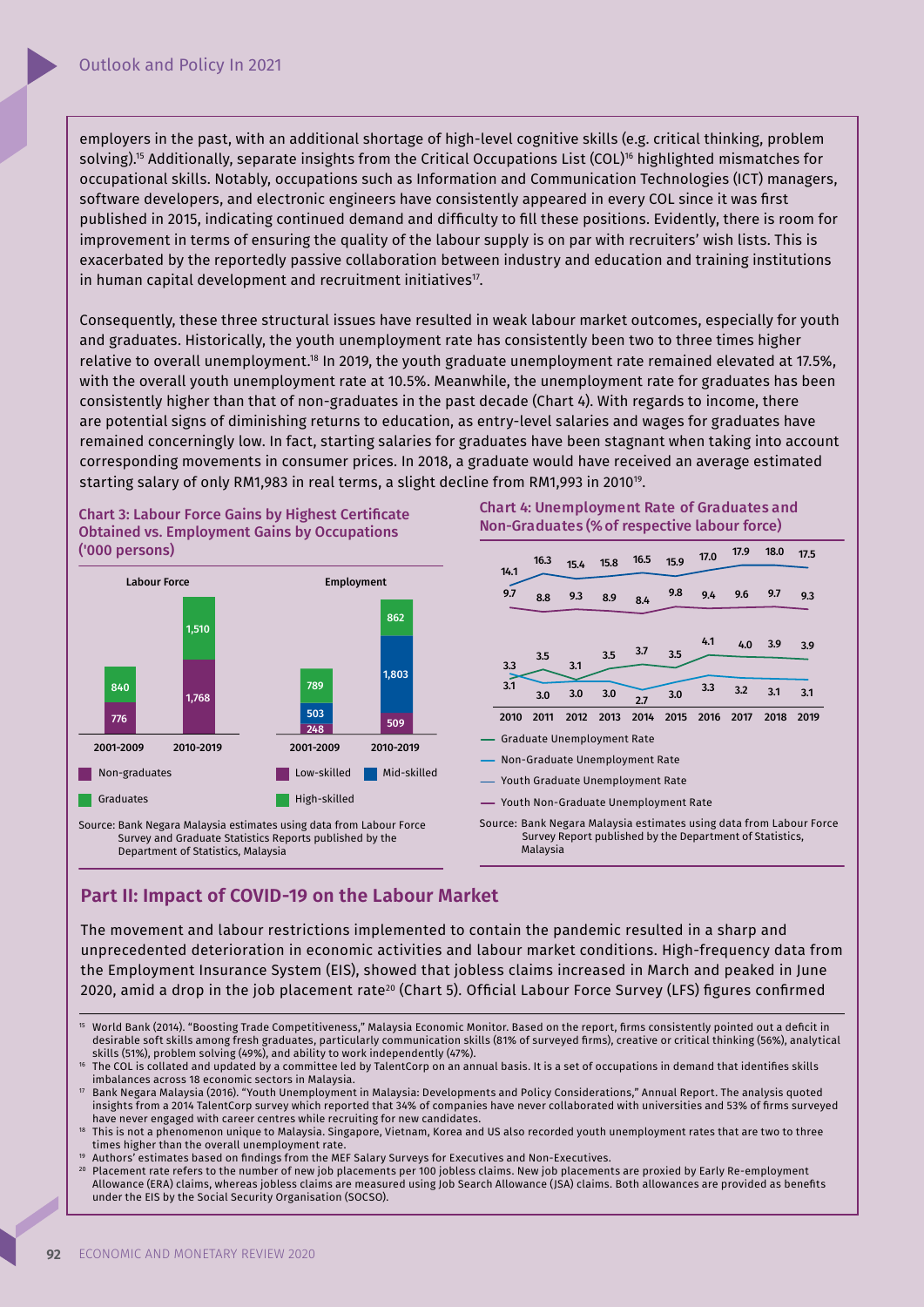

that employment declined significantly from 15.1 million persons in 2019 to 14.9 million persons in the second quarter of 2020, as workers were laid off and did not have their contracts renewed while small businesses were impacted. In the same quarter, the unemployment rate increased to 5.1% (791,800 persons), the highest recorded since the commodity price crisis in the mid-1980s. This translated to an increase of 283,600 unemployed persons (2015-2019 increase: +57,900 persons), despite the decline in labour force participation during the quarter, which partially offset the rise in unemployment levels. Total hours worked per worker also recorded a reduction of 27.3%, leading to a significant increase in (time-related) underemployment.<sup>21</sup> Consequently, underemployed workers as a share of the total labour force increased from 1.2% (191,100 persons) in 2019 to 2.6% (413,500 persons) in the second quarter of 2020<sup>22</sup> (2017-2019 average: 1.4%). Both the higher unemployment and underemployment rates resulted in a substantial rise in the underutilised labour force to 7.7%<sup>23</sup>. Altogether, these developments led to workers losing part or all of their income, as reflected in the first contraction of quarterly services and manufacturing wage growth over the past eight years (Chart 6).

A partial recovery commenced as the restrictions on movements and labour were eased and economic activity resumed during the Conditional and Recovery Movement Control Order (CMCO & RMCO, respectively) periods in May to August 2020. This was mainly driven by the recovery in private sector employment, as standard employment registered a net gain of around 256,300 persons by the third quarter of 2020, and underemployment recovered as workers returned to full-time work during the quarter. EIS data showed a decline in jobless claims amid a rise in the job placement rate between June to October 2020, as layoffs were halted and workers were re-employed following a brief uptick in domestic travel. The re-impositions of CMCO 2.0 in mid-October 2020 and Movement Control Order (MCO) 2.0 in early January 2021, however, led to a further weakening of labour market conditions in the fourth quarter of 2020 and in the first quarter of 2021. This coincided with a modest rise in jobless claims amid a deterioration in job placement rates over November 2020 to January 2021.

According to DOSM, time-related underemployment is defined as relating to those who are employed less than 30 hours per week (due to the nature of their work or because of insufficient work) and are able and willing to accept additional hours of work.

<sup>22</sup> Quarterly data on time-related and skill-related underemployment can be obtained from the Labour Market Review and Quarterly Labour Force Survey Report published by DOSM.

<sup>23</sup> Underutilisation is a broader concept of untapped capacity in the labour market. In this article, the underutilisation rate is measured as the sum of the number of persons unemployed and underemployed, expressed as a percentage of the labour force.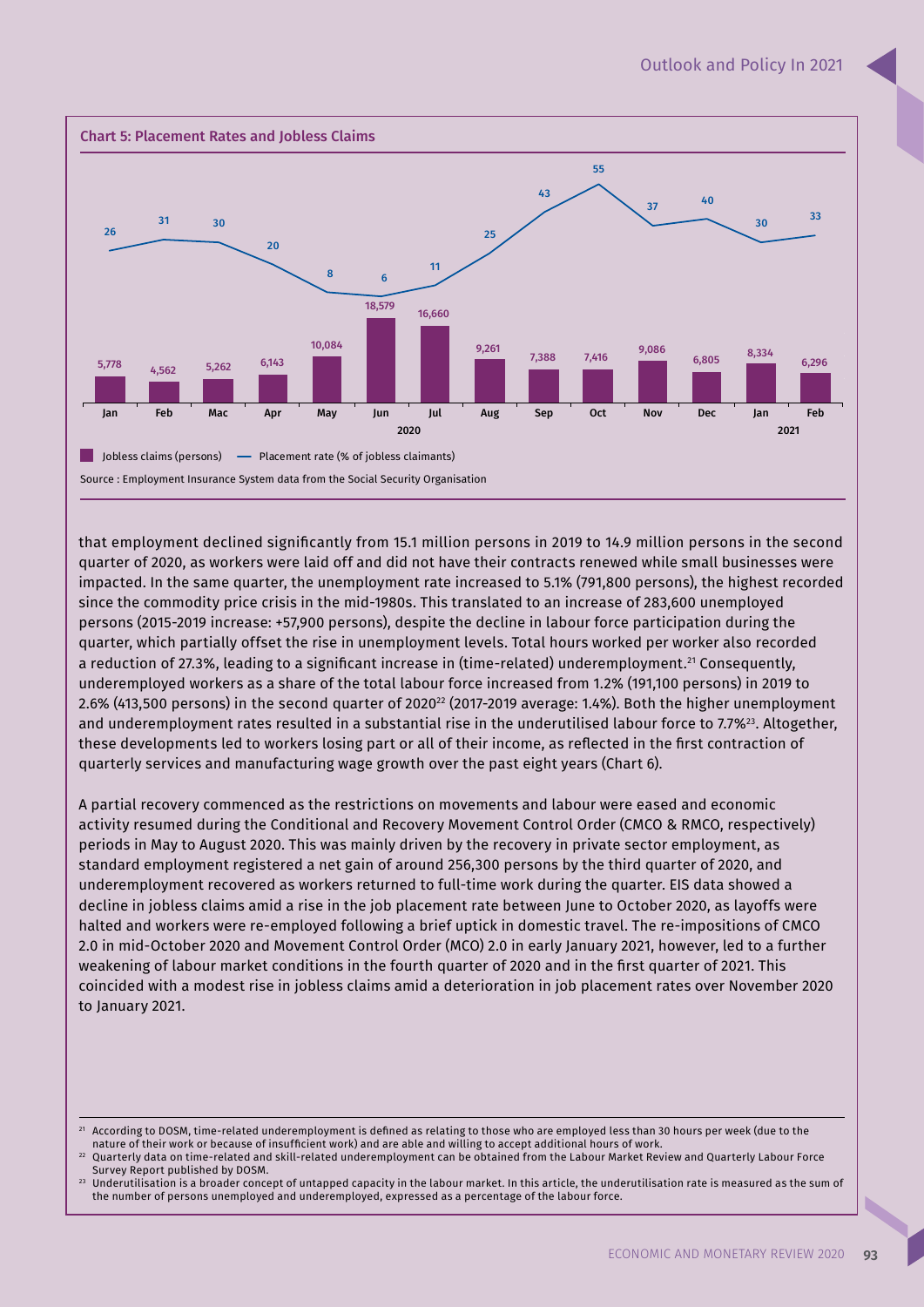

While overall employment conditions improved slightly from the trough in the second quarter of 2020, wage conditions remained weak, and the pandemic continued to have a negative impact on vulnerable segments of the labour market:

**i) Non-standard employment continues to suffer from slower demand conditions and further restrictions**  Although standard employment has begun to recover from the crisis, for non-standard workers<sup>24</sup> (such as the self-employed, gig workers, and owners and employees of small and family-owned businesses), employment has yet to see a rebound (Chart 7). In the second quarter of 2020, non-standard employment recorded a steep decline of around 252,000 persons and continued to experience a net decline in employment for the remainder of the year. The continued job losses stemmed from the concentration of these workers in *high-touch* sectors that remained affected by the pandemic, containment measures, as well as the "New Normal" standard operating procedures (SOPs) to ensure physical distancing in social spaces and business premises. The more severe impact on non-standard workers is also partially due to the fact that workers in non-standard employment arrangements are more likely to belong to micro and small businesses, which are more vulnerable to economic shocks relative to larger enterprises. Moreover, weak domestic demand conditions contributed to more limited employment and income opportunities for this segment of the workforce. They are also made more vulnerable due to their limited access to social protection and exclusion from coverage of social insurance programmes.

In this article, non-standard employment is proxied by three categories of employment: own account workers, unpaid family workers, and employers. This is guided by ILO's examples of "diverse employment arrangements which deviate from standard employment", including temporary employment, multiparty employment relationships, dependent self-employment, and features prominently in the gig economy. On the other hand, standard employment refers to salaried employment that is continuous, with a direct relationship between employer and employee.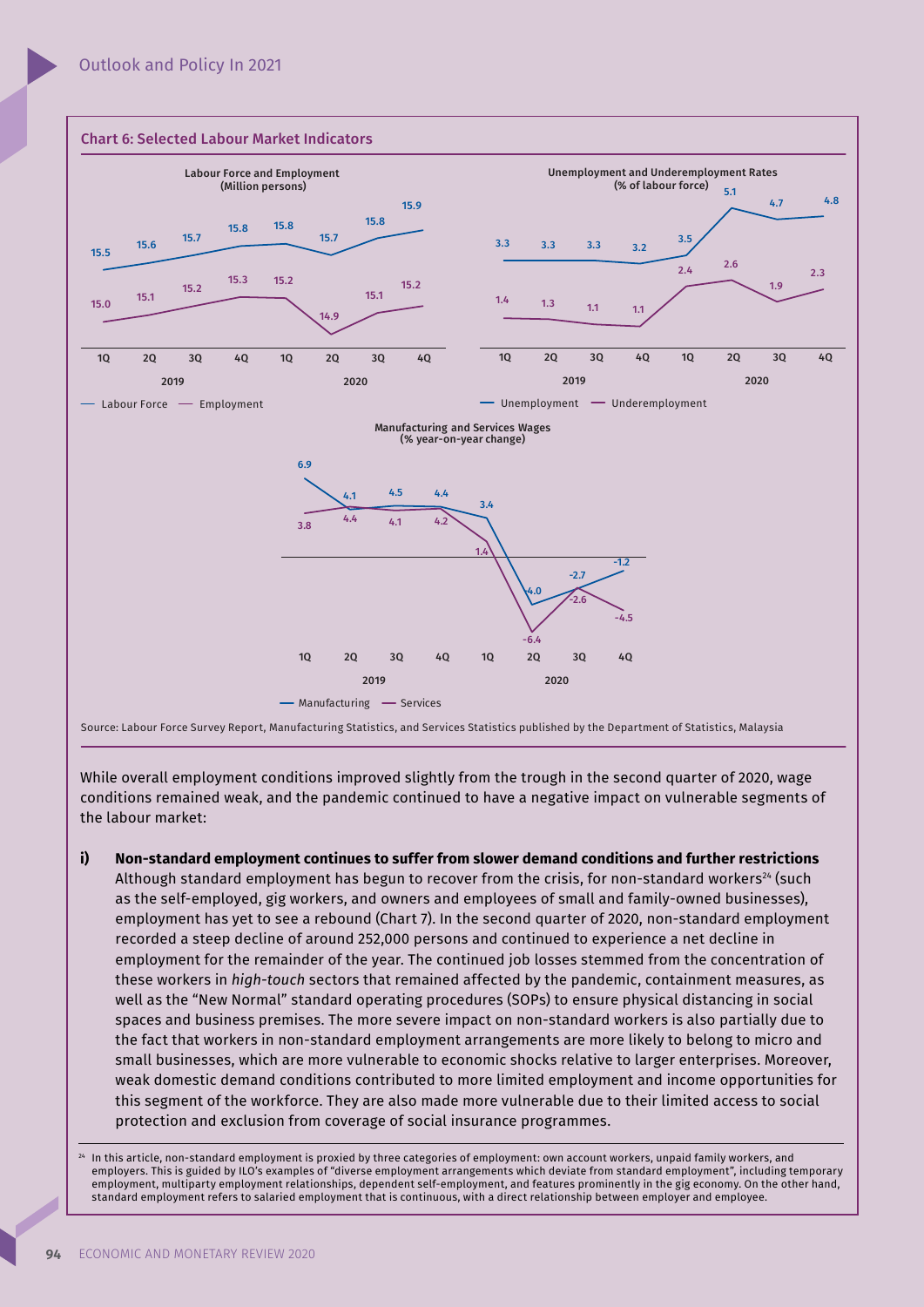### **ii) Younger workers face very challenging labour market conditions immediately upon entry into the workforce**

The youth unemployment rate, which has already been elevated for some time, increased from 10.9% in 2019 to 12.5% during the MCO in the second quarter of 2020, and remained elevated for the rest of the year (Chart 8). The lack of recovery in the youth segment alludes to relative disadvantages that younger workers face in the labour market. Firstly, youths tend to have a lack of work history, experience and career networks, and thus tend to have a harder time finding suitable employment, relying more on jobmatching mechanisms like job search portals, career centres, and employment services. Second, younger workers may not have job-ready skills and require higher investments in initial training, making them less attractive to employers.<sup>25</sup> While these factors are already a challenge in normal times, fewer job opportunities, lower vacancies and higher financial pressures on businesses during a crisis make finding and holding down jobs significantly more difficult for younger workers. In addition, youths tend to hold employment in the mid-skilled occupations (72% of youth were employed in mid-skilled occupations in 2019; adults: 58%), while the pandemic has led to a net loss of around 176,900 mid-skilled jobs. Moreover, new graduates who were trained in *high-touch and tourism-related services* sectors may also find it more challenging to gain employment in industries less affected by the pandemic, especially in an environment where there are more experienced jobseekers in the labour market. Prolonged unemployment among the youth segment gives rise to a host of issues, including structural skills mismatches and skills atrophy, ultimately weighing on their long-term income prospects. Empirical evidence from previous studies in other countries shows that for fresh graduates, entering the labour market during a downturn can reduce earnings for up to 10 years post-graduation.<sup>26</sup> This reinforces the notion that closer policy focus is warranted to limit long-term scarring effects, particularly on the youth.



Survey Report published by the Department of Statistics, Malaysia

#### **iii) Working women are disproportionately impacted by the pandemic**

The downturn triggered by the pandemic has led to larger employment losses for women compared to men. This is in contrast to previous crises in Malaysia's history. Notably, in 2020, women's employment registered a negative growth rate of 0.1%, while men's employment registered a positive growth of 0.3% (Chart 9). While men's employment levels recovered by the fourth quarter of 2020, women's employment levels have yet to recover.<sup>27</sup> Furthermore, the women's labour force participation rate, which has historically been significantly lower than that for men (2010-2019 average for women: 52.5%; Men: 80.3%),

<sup>26</sup> Kahn, L B (2010). "The long-term labor market consequences of graduating from college in a bad economy," Labour Economics 17(2): 303-316; Genda, Y, A Kondo and S Ohta (2010). "Long-term effects of a recession at labor market entry in Japan and the United States", Journal of Human Resources 45(1): 157-196., and; Oreopoulos, P, T von Wachter, and A Heisz (2012). "The Short- and Long-Term Career Effects of Graduating in a Recession", American Economic Journal: Applied Economics 4(1): 1-29

<sup>27</sup> Employment levels for women recorded 5,888.6 thousand persons in the fourth quarter of 2020, versus 5,871.0 thousand in 2019. For men, employment levels were 9,273.1 thousand persons in the fourth quarter of 2020, and 9,202.4 thousand in 2019.

<sup>25</sup> Morsy, H. (2012). "Scarred Generation". Finance and Development, IMF.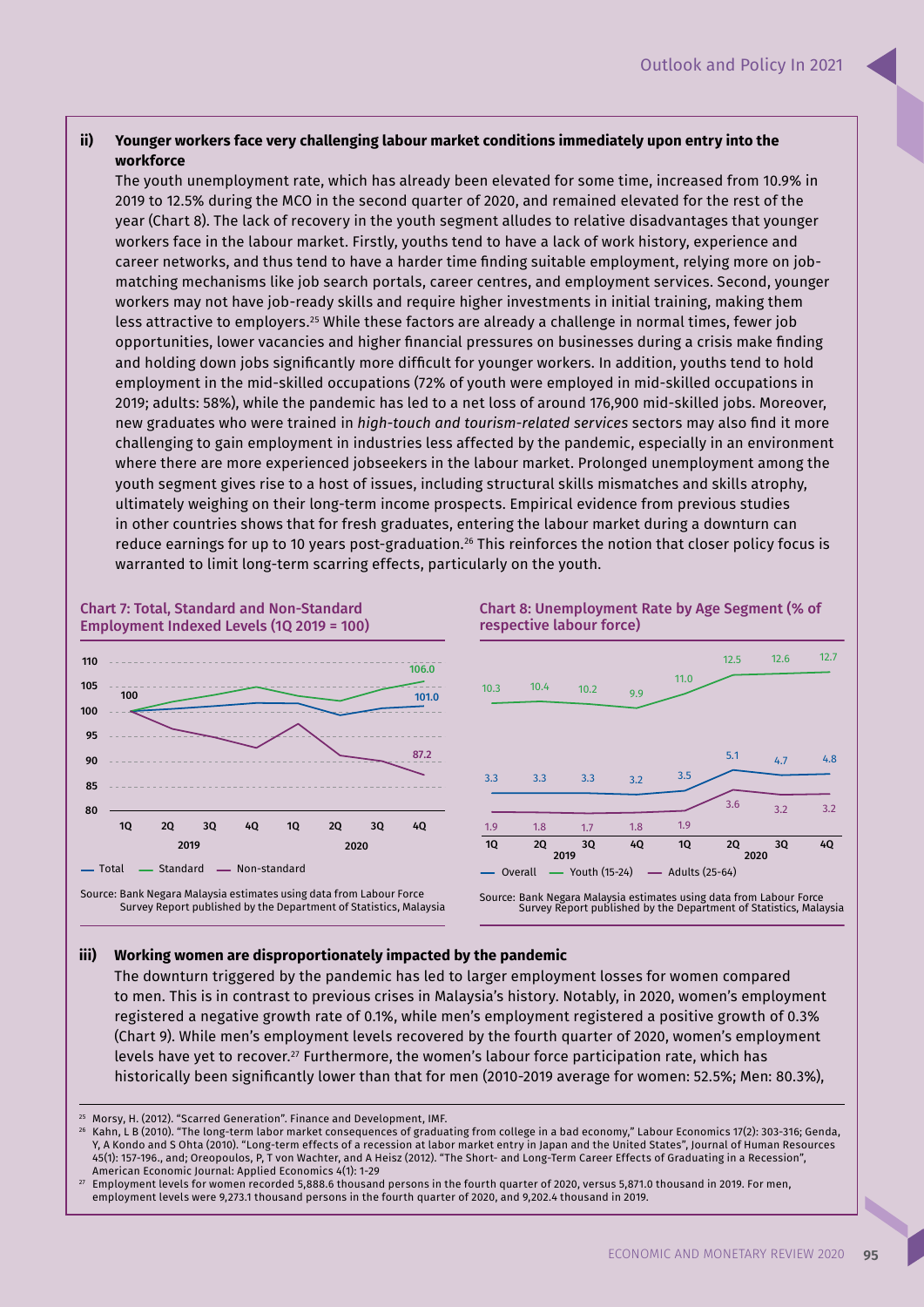decreased significantly during the onset of the crisis and stagnated after restrictions were lifted (Chart 10). This unwinds the steady increases observed over the past few years, and if unaddressed, may set back the progress of encouraging higher labour force participation among women. These patterns arise in the current crisis due to two factors: (i) Higher representation of women in *consumer-facing, contactintensive services* subsectors<sup>28</sup>; and (ii) The provision of familial and childcare needs brought on by closure of schools and care facilities being largely borne by women<sup>29</sup>. Left unattended, Malaysia risks losing out on benefits from narrowing gender gaps in the labour market, including a significant boost to GDP, higher productivity, and higher incomes overall.<sup>30</sup>



Chart 10: Women's Labour Force Participation Rate from 1Q 2018 to 4Q 2020 (% of working-age women)



While economic activity is expected to recover once the pandemic is contained, the recovery is likely to be uneven across sectors. COVID-vulnerable sectors, particularly *high-touch, high-contact, and tourism- and travel-related services* subsectors, are expected to recover at a slower pace, having been hit hard by repeated disruptions throughout 2020. The uneven recovery across sectors would, in turn, likely increase long-term unemployment in the near-to-medium term. This presents a risk to the labour force, as longer and repeated unemployment spells can worsen the degree of scarring on skills and incomes<sup>31</sup>. Taking a longer-term view, the COVID-19 pandemic also potentially induces further structural shifts in the economy and the labour market, particularly in view of accelerated adoption of technology, digitalisation, and organisational transformation. There are concerns that these shifts may result in a slower-than-expected recovery in employment following the crisis, leading to persistent unemployment, with accompanying impact on income and wages. In labour economics, this is often referred to as "hysteresis", or the "jobless recovery" phenomenon.

<sup>29</sup> In 2019, 3,023.1 thousand persons cited housework and family responsibility as their reason for remaining out of the labour force and not seeking work; 97.4% of these were women. Source: DOSM (2019). Labour Force Survey Report.

<sup>28</sup> Women constitute 53% of workers employed in *accommodation, food and beverage services activities* (share of women employed in the economy overall: 39% of total employment). Source: DOSM (2019). Labour Force Survey Report.

<sup>&</sup>lt;sup>30</sup> In the long run, with the removal of economic barriers for women, Malaysia's income per capita could grow by 26.2%, translating into an average annual income gain of RM9,400. Source: World Bank (2019). "Breaking Barriers: Toward Better Economic Opportunities for Women in Malaysia," The Malaysia Development Experience Series.; Lagarde, C and J D Ostry (2019). "When more women join the workforce, everyone benefits. Here's why," World Economic Forum.

<sup>31</sup> Arulampalam, W. (2001) using data from the British Household Panel Survey, found that an unemployed individual, when returning to work, will face a ~5.7% wage penalty during the first year of employment. This increases to ~13.5% during the next three years. Subsequent spells of unemployment also carry a "wage scar", albeit not as large. Huckfeldt, C. (2016) documented that large and persistent earning losses from retrenchment were concentrated among workers who switched occupations after job displacement, which occur more frequently during recessions. In a survey of OECD countries, Quintini and Venn (2013) also report workers' earnings tended to fall significantly in the years following job losses, although the effect differs significantly across countries, gender, age groups and educational attainment.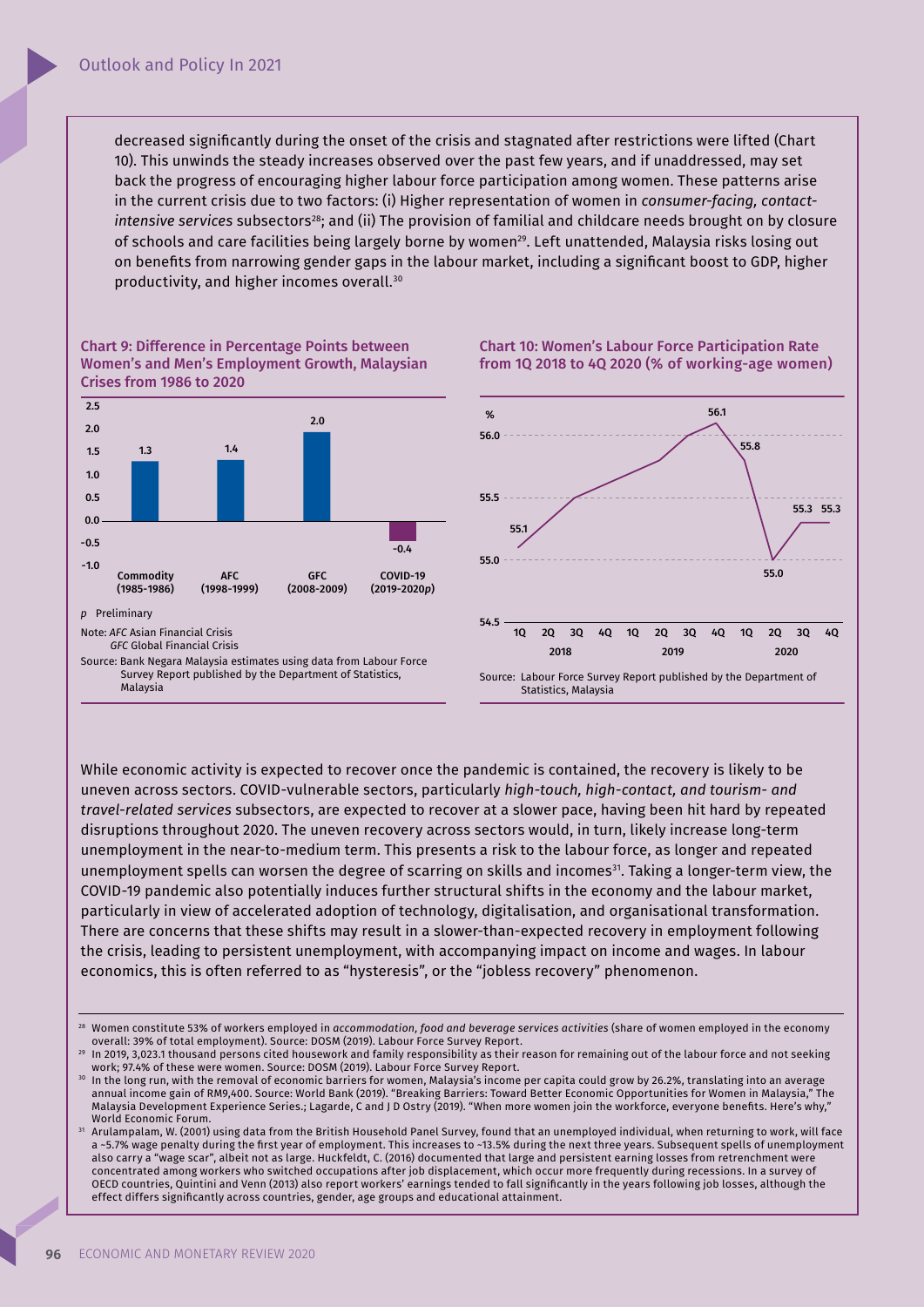# **Jobless Recovery: What Is It and What Does It Look Like?**

# **Definition**

A jobless recovery is a situation where economic recovery occurs without a corresponding improvement in employment. Formally, it can be defined to occur when employment growth significantly lags behind output after a recession<sup>32</sup>, also resulting in elevated unemployment long after the economic recovery.

A well-known case of a jobless recovery is in the US labour market following the 2008-2009 Global Financial Crisis (GFC), where the rebound in US output following the crisis was accompanied by a tepid recovery in employment. While quarterly output recovered to pre-crisis levels within two years from the trough, it took five years for employment and seven to eight years for the unemployment rate to return to pre-crisis levels (Chart 11). Discussion on jobless recoveries often revolve around the following three factors: i) Efficiency improvements; ii) Job polarisation<sup>33</sup>, and; iii) Imperfect labour mobility.



#### Chart 11: US GDP, Employment and Unemployment Trends During the GFC (4Q 2007 = 100)

# **Efficiency improvements: Changes in production modes and processes**

Major recessions have instigated changes in the way companies organise themselves, produce goods, and provide services. In literature, this is dubbed as the "cleansing effect" of recessions<sup>34</sup>, which stems from the Schumpeterian concept of "creative destruction"35. During a recession, outdated processes and

<sup>&</sup>lt;sup>32</sup> Schreft, S L and A Singh (2003). "A Closer Look at Jobless Recoveries", Federal Reserve Bank of Kansas City, Economic Review vol. 88.<br><sup>33</sup> The term "ich polarisation" was first coined by Gose and Manning (2007). It i The term "job polarisation" was first coined by Goos and Manning (2007). It is the phenomenon in which the share of employment in

occupations in the middle of the skill distribution declines, while increasing on the lower and upper ends.

<sup>&</sup>lt;sup>34</sup> This term was coined by Caballero and Hammour (1994) in their paper "The Cleansing Effect of Recessions", which investigates the response of industries to cyclical variations in demand within a framework of a creative destruction model.

<sup>35</sup> "Creative destruction" refers to the process of incessant innovation in which new production units replace outdated ones. Joseph Schumpeter popularised the concept, and originally described creative destruction as innovations in the manufacturing process that increase productivity.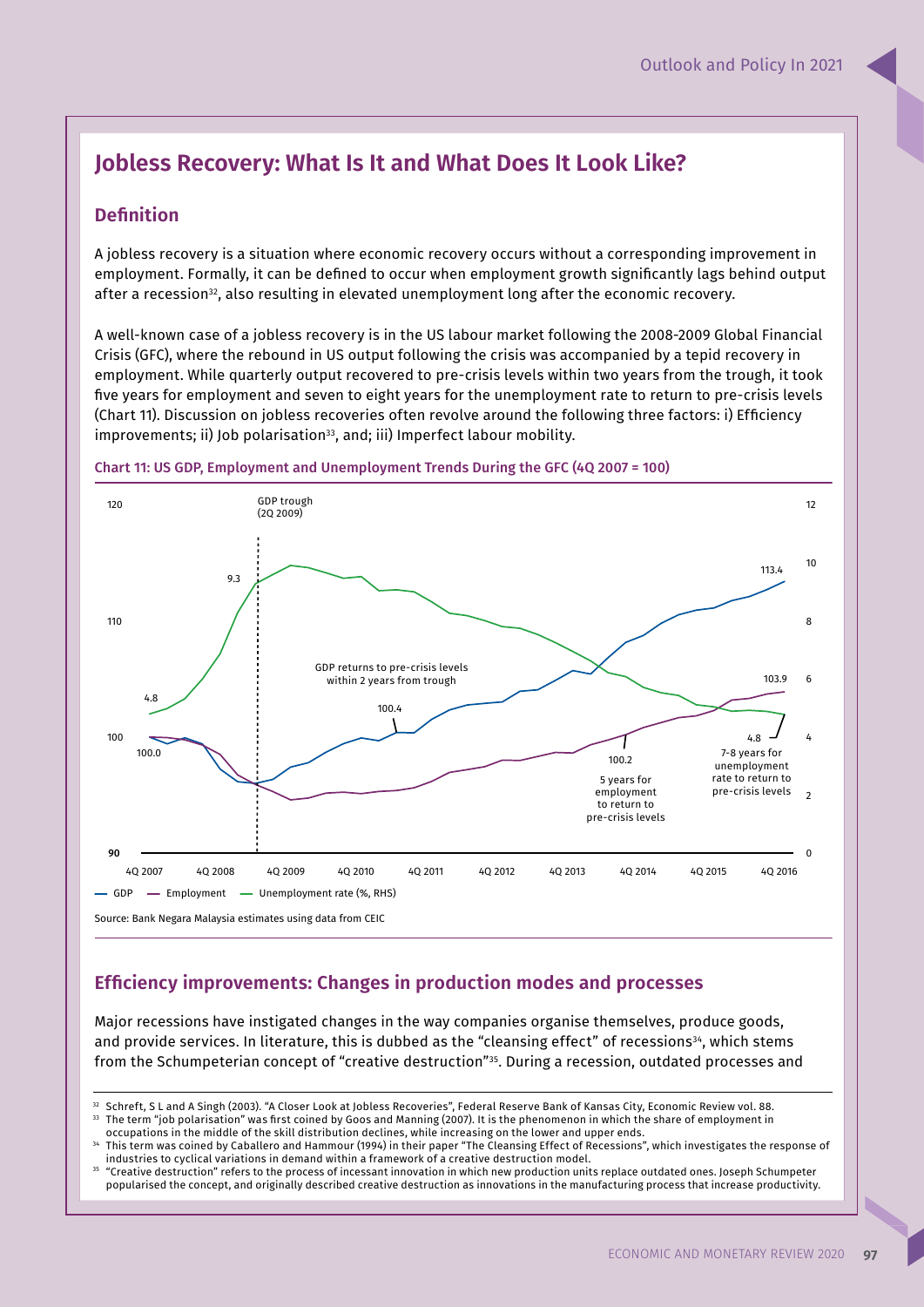production units with inferior technology are more easily scrapped in favour of newer, more efficient ones. This intertemporal reallocation towards productivity-enhancing activities could result in significant productivity gains over the medium to long term. To the extent that these efficiency enhancements stem from the substitution of workers with machinery or technology, significant shifts in production methods and processes may lead to slower employment growth following a crisis $^{36}\cdot$ 

## **Job polarisation: Shrinking opportunities for mid-skilled occupations**

Job polarisation refers to increasing concentration of employment in the highest- and lowest-skilled occupations, as job opportunities in mid-skill occupations disappear following structural shifts in the economy. Routine tasks tend to be concentrated in mid-skilled occupations<sup>37</sup>, which are thought to be particularly susceptible to automation and technological replacement<sup>38</sup>. While this phenomenon has been observed steadily over the past few decades, recessions may also result in an acceleration of permanent job destructions in the mid-skilled occupations. Job polarisation has been cited as another potential contributing factor to a jobless recovery, given that mid-skilled jobs make up the largest portion of the labour force in most economies.

## **Imperfect labour mobility: Re-allocation of labour towards growth sectors**

Recessions are typically associated with a reallocation of resources in the economy (i.e. capital and labour), from low-productivity to high-productivity activities and sectors. While the reallocation of resources can be a positive feature of the economy over the long term, in the short run, the reallocation of labour across sectors could be disruptive and costly to resolve, both in terms of time and resources. This is especially the case when the skills that workers have accumulated from previous occupations in a contracting sector do not match skills and occupations in demand in expanding sectors. Resolving these frictions during a crisis may take significantly more time (to find occupations that fit current skill sets, due to more limited employment opportunities), or resources (to cater to large-scale re-skilling or up-skilling programmes, amid other urgent priorities), resulting in slower employment growth following a crisis $^{\scriptscriptstyle 39}$ .

## **Malaysia's Experience**

While the current health crisis has resurfaced concerns over the prospect of a jobless recovery, historically, Malaysia has never experienced such a phenomenon. During the Asian Financial Crisis (AFC), for example, the unemployment rate increased to 3.2% in 1998 (1997: 2.4%), but employment levels did not suffer a significant decline (1997: 8.57 million persons; 1998: 8.60mn; 1999: 8.84mn). During the GFC in 2008-2009, the Malaysian labour market exhibited similar developments; employment never dipped significantly below pre-crisis while the unemployment rate recovered relatively quickly, as labour market conditions rebounded strongly following robust growth post-GFC (Chart 12).

<sup>39</sup> Aaronson et al (2004). "Can sectoral reallocation explain the jobless recovery?" Chicago Fed, Economic Perspectives, 2004, 2nd Quarter; Borio et al (2015). "Labour reallocation and productivity dynamics: financial causes, real consequences," BIS Working Papers; Bartelsman et al (2019). "Labour reallocation in Recession and Recovery: Evidence for Europe," National Institute Economic Review.

<sup>&</sup>lt;sup>36</sup> Automation affects employment through two channels, the "productivity effect" and the "reinstatement effect". The former involves displacement of labour due to productivity-enhancing technologies; the latter involves the creation of new tasks in which labour has a comparative advantage. Source: Acemoglu, D and P Restrepo (2019). "Automation and New Tasks: How Technology Displaces and Reinstates Labour," Journal of Economic Perspectives, Vol. 33, No. 2, pp. 3-30.

<sup>37</sup> While routine tasks exist through out the skills distribution, these are characteristics of many mid-skilled jobs, such as bookkeeping, clerical work, and repetitive production and monitoring. Because the core tasks of these jobs follow precise, well-understood procedures, they can be codified in computer software and performed by machines. Source: OECD (2020). "Worker Security and the COVID-19 Crisis," Employment Outlook; Keister, R and P Lewandowski (2016). "A Routine Transition? Causes and Consequences of the Changing Content of Jobs in Central and Eastern Europe," IBS Policy Paper 05/2016.

<sup>38</sup> Jaimovich, N and Siu H (2018). "Job Polarization and Jobless Recoveries," National Bureau of Economic Research Working Paper.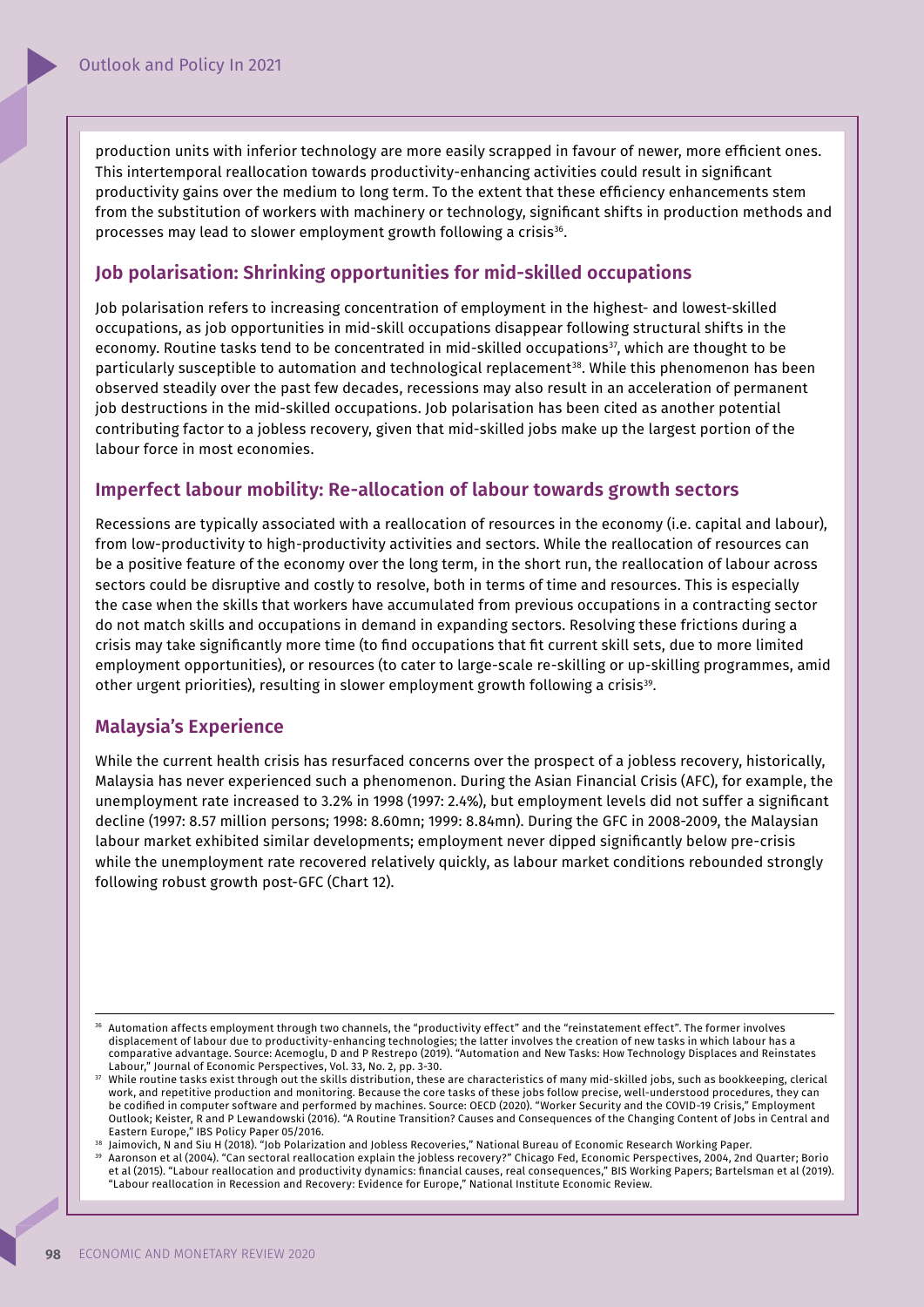

This underscores the importance of policy intervention in reducing the severity of economic shocks to the labour market. For Malaysia, the impact of the pandemic was mitigated by a slew of measures to soften the economic burden of lockdowns on households, businesses and workers. Key policies under *PRIHATIN, PENJANA*, Budget 2021, *PERMAI*, and *PEMERKASA* packages include the Wage Subsidy Programmes (WSP 1.0, 2.0 and 3.0), increased access to the Micro Credit Scheme and micro-SME special grants, as well as enhanced hiring incentives under the *PENJANA Kerjaya* initiative. Continued policy support remains important to prevent economic and labour market scarring while the economy recovers from the pandemic.

# **Part III: Policy Priorities and Imperatives**

In November 2020, the Government formed the National Employment Council (NEC), which aims to coordinate and harmonise policies related to the labour market, with job creation as a key focus area. This is a welcome effort to strengthen prospects for an entrenched recovery, while ensuring effective implementation of key Government measures in the labour market. Among others, key initiatives outlined by the NEC include a longterm, strategic plan for the creation of employment opportunities, covering issues related to skills and labour shortages in key sectors, and equitable opportunities for vulnerable groups.

Notwithstanding the swiftness of the Government's response to the current crisis, Malaysia must not lose sight of the necessity to implement important long-term structural reforms. A holistic labour market policy framework could be considered, to guide policymakers in building a robust labour market ecosystem (Diagram 1).

Broadly, this framework encompasses policies to catalyse economic transformation, enhancing skills, training and education systems, strengthening Active Labour Market Policies (ALMPs), and promoting inclusive labour market outcomes. These policies should be supported by key enablers such as active private sector participation, comprehensive labour market data, and appropriate legal frameworks and administrative capabilities. Drawing from this policy paradigm, the following three policy strategies could be considered.

First, there is an urgent need to introduce policies and economic reforms that would ultimately lead to the higher creation of and demand for high-skilled and knowledge-based workers. At the top of the list, a holistic review of the current investment policy framework and incentives ecosystem is critical to reinvigorate investments. In this respect, adopting a clear vision and strategic direction is key. In the Bank's 2019 Economic and Monetary Review, the article on "Securing Future Growth through Quality Investments" outlined the "National Investment Aspirations" (NIAs) - five key criteria for quality investments which are aligned with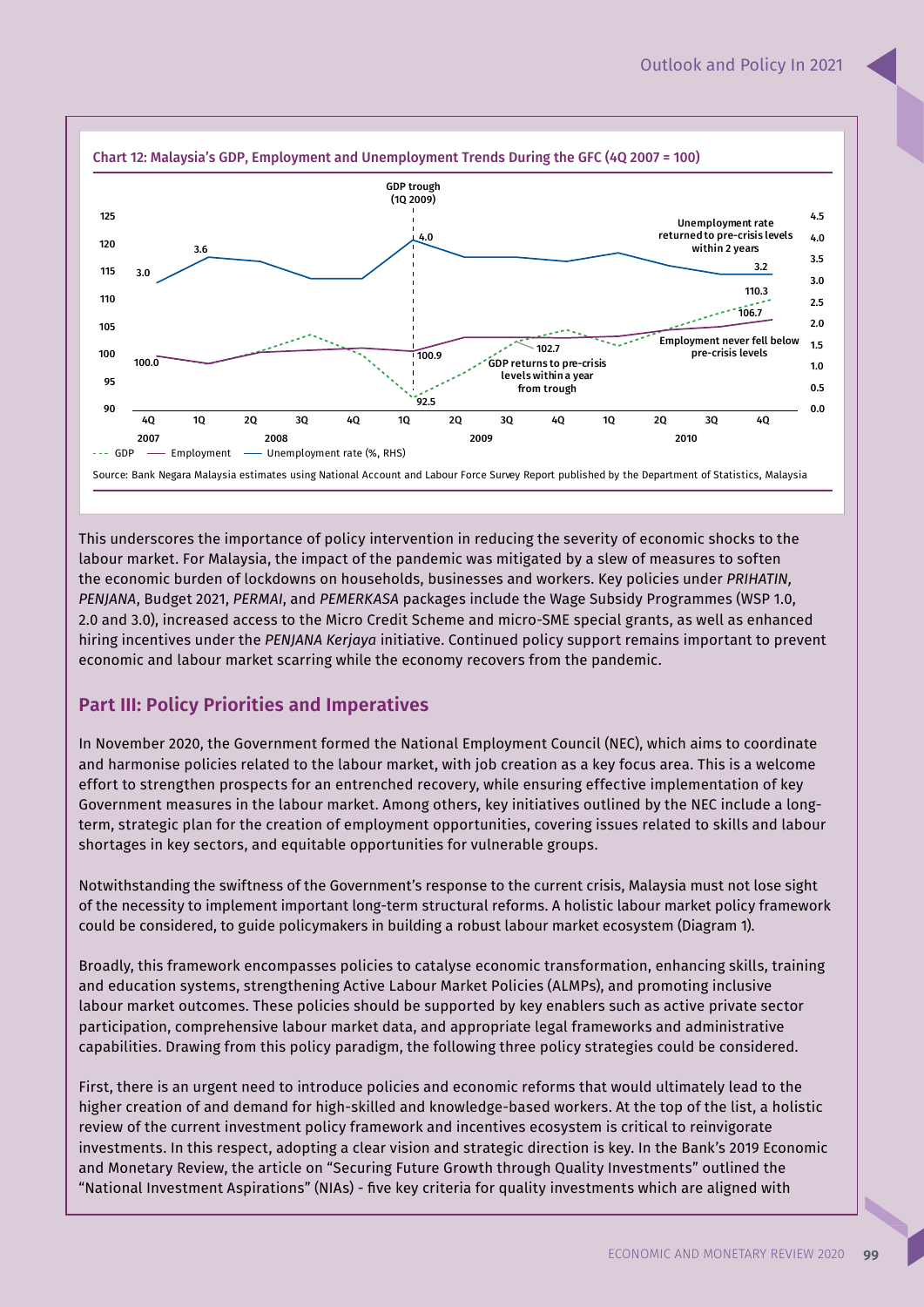

Source: Bank Negara Malaysia

overarching national development goals<sup>40</sup>. These entail investments that: i) Increase economic complexity; ii) Create high-value jobs; iii) Extend domestic industrial linkages; iv) Develop new and existing clusters, and; v) Improve inclusivity. Moreover, a forward-looking, comprehensive and coherent plan to reduce reliance on foreign workers would nudge industries to gradually adjust and shift away from the low-cost production model. These reforms would ultimately enable the economy to transition into high-value production and more sophisticated and complex economic activities, and generate high-skilled jobs that command higher wages. Furthermore, the increased demand for high-skilled workers would ease the current excess of graduates in the labour market.

Second, efforts to enhance skills and facilitate the reallocation of workers to more resilient, productive, and high-growth areas must be intensified, with more focus towards the "future of work"<sup>41</sup>. These involve a broad range of policies to enhance the education and training ecosystems, as well as initiatives to improve the matching mechanisms in the labour market. This must include a systematic and sustained strategy to facilitate the continuous and constructive participation of industry, academia, and civil society in the design, formulation and implementation of labour, skills, and education policies<sup>42</sup>. In advanced economies such as Germany, Australia, and South Korea, as well as neighbouring economies like Singapore, policymakers, industry members, academics, and community leaders collaborate within Councils to identify skill needs, design frameworks to bring skills and qualifications up to standards, update academic and training curricula, and generally promote the enhancement of knowledge and skill levels of the workforce. This is critical for the workforce to meet evolving industrial needs and ongoing economic challenges. The permanent establishment of such a platform for collaboration in Malaysia would greatly aid current efforts to enhance the national education system, reform the national training ecosystem, and ensure strategic development plans are aligned with the evolving needs

<sup>41</sup> According to the OECD, the "future of work" revolves around digitalisation and globalisation, which spark radical shifts in how we live and work.  $42$  Among OECD countries, about 75% of social partners and 30% of ministries cited lack of consultation with all relevant stakeholders as a significant barrier to conducting skill needs assessments. Source: OECD (2016). "Getting Skills Right: Assessing and Anticipating Changing Skills Needs".

For further details on quality investments in activities that meet the NIAs, diversifiying into more complex products, and employing a missionbased investment approach, please refer to the box article titled "Innovation Malaysia: Towards Higher Quality Growth in a Post Pandamic Future"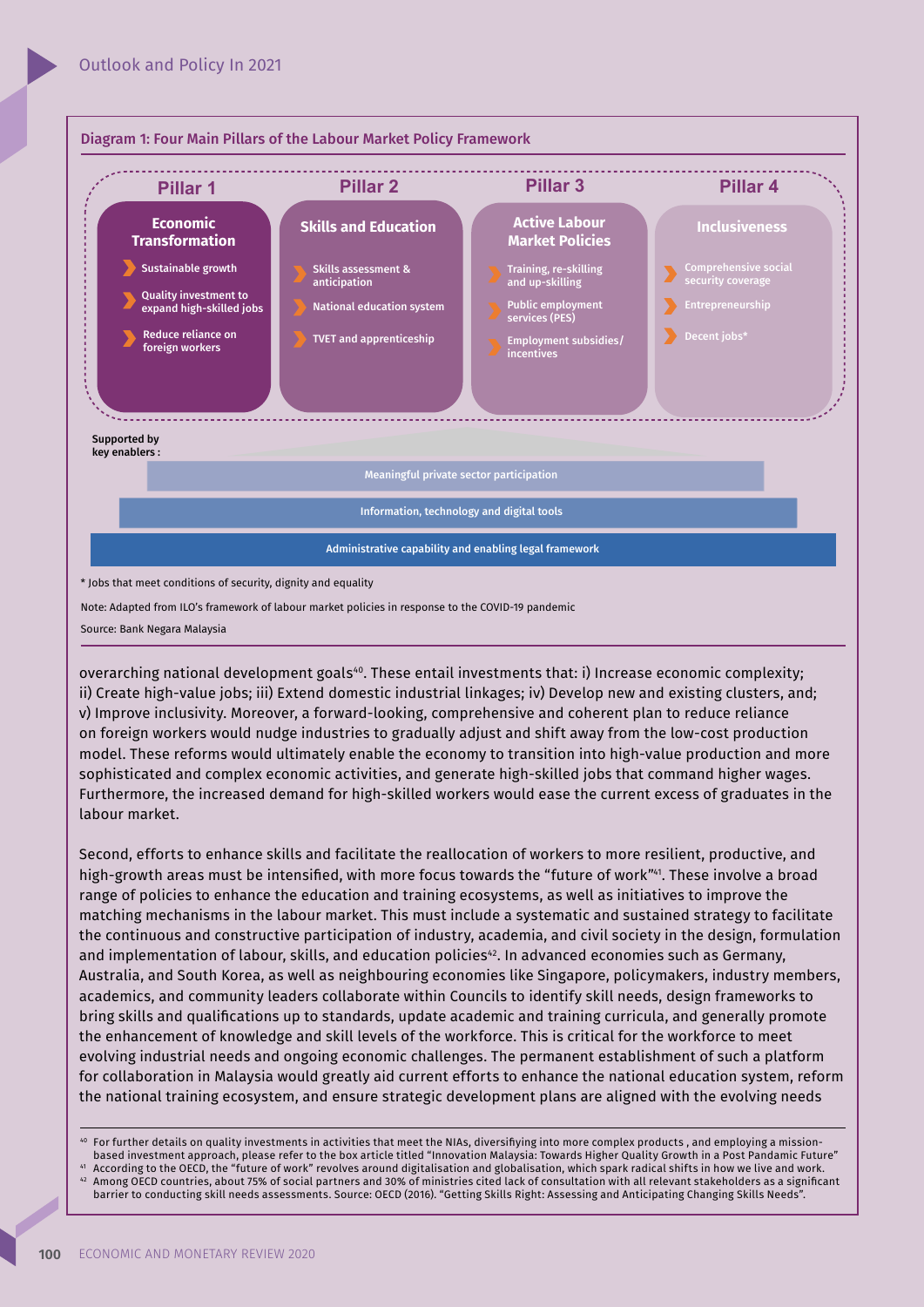of industry and community. In addition, enhancements to the implementation of ALMPs and capabilities of national employment services would further facilitate the adjustment of firms and workers to changing labour market conditions.

# **Active Labour Market Policies (ALMPs) in Malaysia**

# **Definition**

Active Labour Market Policies (ALMPs) are government policies that intervene in the labour market to help jobseekers (unemployed, self-employed, and employed) find re-skilling and up-skilling opportunities, apprenticeship, vocational and skills training, and ultimately work. The four main features of ALMPs are: (1) Assistance in job search process; (2) Recommendation of training and apprenticeship schemes; (3) Wage subsidies, public employment services, and public works programmes; and (4) Provision of support to microentrepreneurs and the self-employed.

As pointed out recently by the World Bank<sup>43</sup>, even though Malaysia has made significant progress in its skills development system since the 2000s, there exists duplication and fragmentation in Malaysia's ALMPs. Specifically, implementation and deployment are spread over multiple agencies, leading to inefficiency and high administration costs. As a result, this manifests in relatively lower levels of programme spending and fewer beneficiaries. This fragmentation in the ALMP system also results in a lack of overarching strategy and importantly, weak linkages between training and employment support with the needs of industry.

<sup>43</sup> World Bank (2020). "Surviving the Storm," Malaysia Economic Monitor.

Third, initiatives to enhance labour market resilience should be intensified, beginning with closing gaps in, and enhancing access to, social security and insurance. The COVID-19 pandemic has highlighted the gaps in coverage of social protection in many countries. Of note, large segments of women, self-employed, and younger workers have low access to employment insurance, or social savings. There are also gaps in the coverage of training, re-skilling and up-skilling programmes. For instance, in Malaysia, training schemes for the self-employed and gig economy workers are not well-established or widely accessible. In a recent economic survey, OECD reported that older adults, workers in micro-enterprises, workers in the informal sector and women have limited access to training opportunities.<sup>44</sup> Thus, while workers in standard employment were provided with temporary income relief during the depths of the pandemic, many other workers were unable to access these funds and training schemes. In addition, specialised funds for vulnerable segments were limited, and information on

### Table 1: Selected Key Policy Strategies and Priorities

| <b>Encourage demand for</b><br>high-skilled workers | <b>Improve training and</b><br>matching mechanisms                           | Enhance labour market resilience                                      |  |  |
|-----------------------------------------------------|------------------------------------------------------------------------------|-----------------------------------------------------------------------|--|--|
| Reinvograte investments<br>through NIAs             | Enhance education and<br>training ecosystems                                 | Close gaps in social security<br>and insurance programmes             |  |  |
| Transition into<br>high-value production            | Secure cohesive participation<br>of industry, academia,<br>and civil society | Extend coverage of re-skilling<br>and up-skilling programmes          |  |  |
| Reduce reliance on<br>foreign workers               | <b>Enhancement of ALMPs</b>                                                  | Consolidate social protection<br>programmes to widen<br>accessibility |  |  |

<sup>44</sup> OECD (2019). OECD Economic Surveys: Malaysia.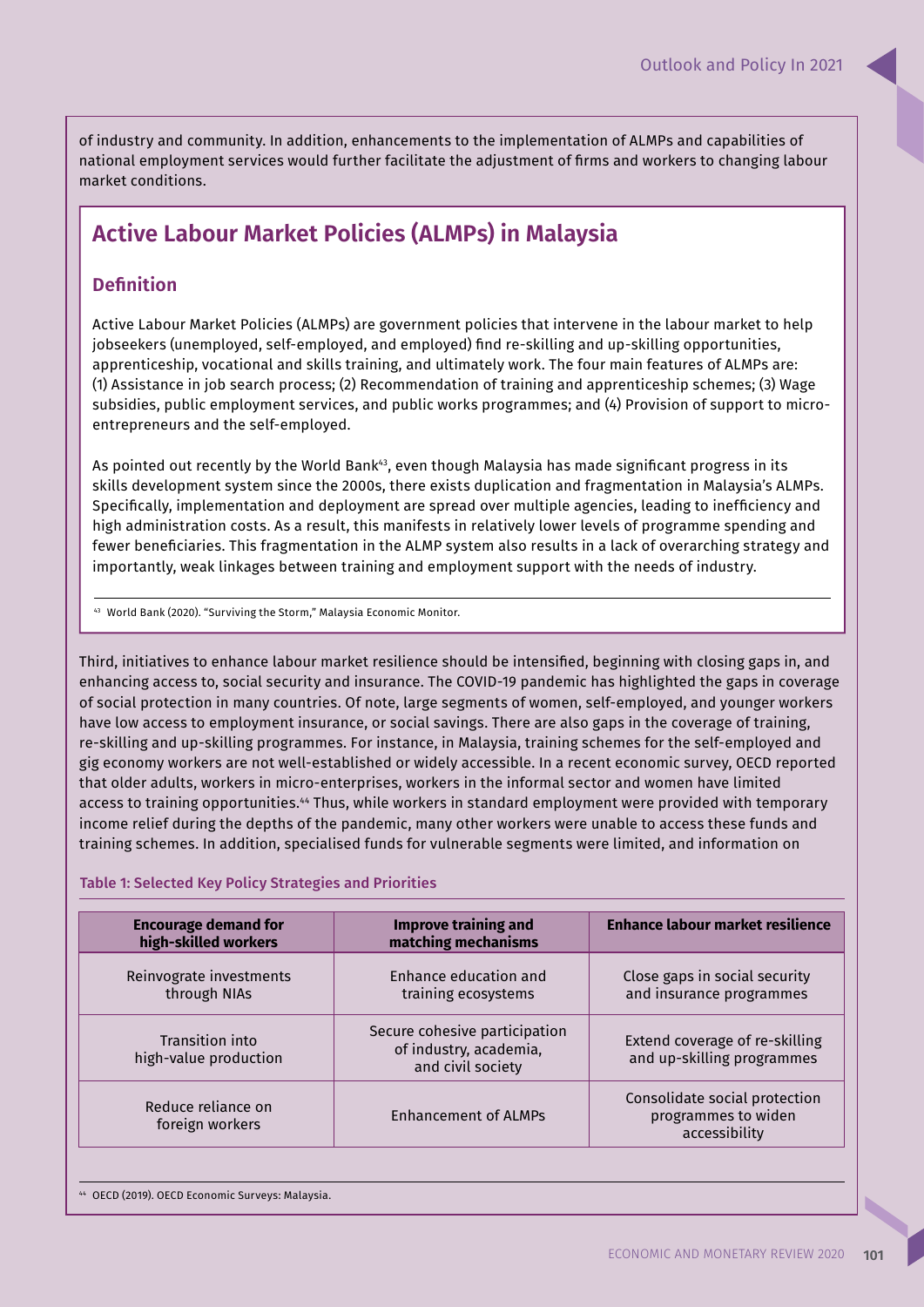social protection programmes is fragmented and difficult to navigate.<sup>45</sup> These programmes also have different eligibility criteria under the charge of distinct Ministries and agencies. While the Government recognised these gaps and provided specialised assistance early on in the pandemic, broadening coverage and enhancing the reach of the social protection infrastructure to vulnerable segments would greatly increase the resilience of the labour force to future economic shocks.<sup>46</sup>

## **Conclusion**

This article discussed key structural issues inhibiting the Malaysian labour market. First, there is an overreliance on the low-cost production model. Second, the supply of fresh graduates far outpaces the creation of high-skilled jobs. Third, there are significant skills mismatches between graduates and industry needs. In the presence of these long-standing structural issues, the impact of COVID-19 is likely to exacerbate these problems. In addition, changes brought about by the pandemic are likely to accelerate the impact of technological advancement, with potential implications on the jobs recovery coming out of the crisis, as well as the types of jobs created in the future.

The health and economic crisis brought on by the COVID-19 pandemic can be viewed as a turning point - an opportunity to reset and build stronger fundamentals for the economy following the crisis. Over the long term, economic policies should be geared towards creation of high-skilled, high-paying jobs, with complementary focus on advancing skills enhancement, enhancing search and matching mechanisms in the labour market, and promoting more inclusive outcomes for vulnerable segments of the labour market. Current efforts by the Government to enhance the labour market statistics landscape are also welcome, as comprehensive, granular, and timely data on developments in the labour market is key in enabling quality analysis and the formulation of impactful policies.

<sup>45</sup> These include social safety net policies (e.g. *Bantuan Prihatin Rakyat*, MyGovernment), social insurance policies (e.g. *perlindungan tenang*, SOCSO), and ALMPs (e.g. platforms to facilitate job search and gig workers, like MYFutureJobs and MDEC's GLOW Programme; the training schemes under Human Resources Developement Fund (HRDF)/*PENJANA)*.

<sup>46</sup> For further reading, please refer to the box article entitled "A Vision for Social Protection in Malaysia" in this report.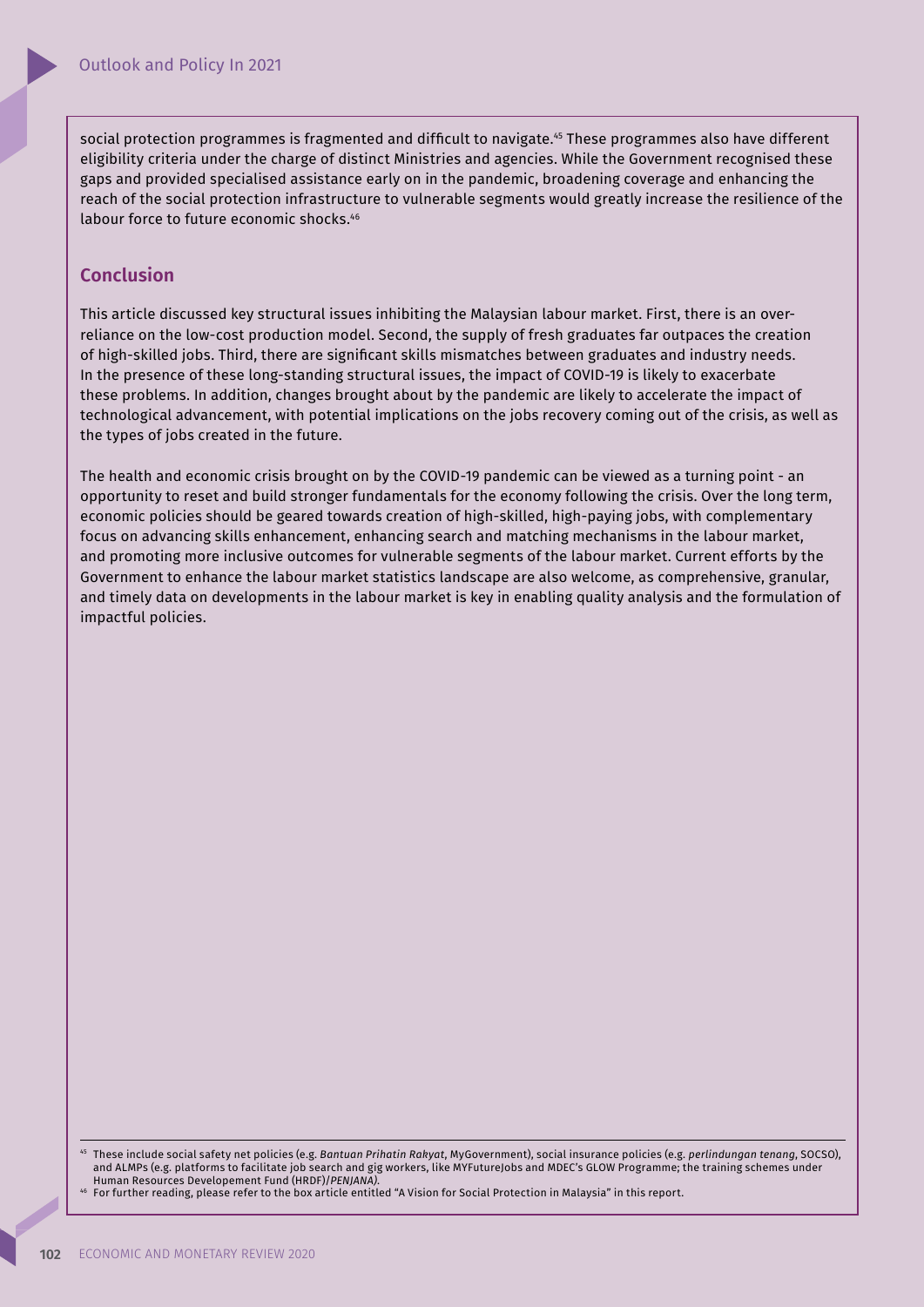## **References**

Aaronson et al (2004). "Can sectoral reallocation explain the jobless recovery?" Chicago Fed, Economic Perspectives, 2004, 2nd Quarter.

Acemoglu, D and P Restrepo (2019). "Automation and New Tasks: How Technology Displaces and Reinstates Labour," Journal of Economic Perspectives, Vol. 33, No. 2, pp. 3-30.

Arulampalam, W. (2001). "Is Unemployment Really Scarring? Effects of Unemployment Experiences on Wages," The Economic Journal, Vol. 111, No. 475, pp. F585-F606.

Bank Negara Malaysia (2016). "Youth Unemployment in Malaysia: Developments and Policy Considerations," Annual Report.

Bank Negara Malaysia (2017). "Low-skilled Foreign Workers' Distortions to the Economy," Annual Report.

Bank Negara Malaysia (2018). "Are Malaysian Workers Paid Fairly? An Assessment of Productivity and Equity," Annual Report.

Bartelsman, E, P Lopez-Garcia and G Presidente (2019). "Labour reallocation in Recession and Recovery: Evidence for Europe," National Institute Economic Review.

Borio, C, E Kharroubi, C Upper and F Zampolli (2015). "Labour reallocation and productivity dynamics: financial causes, real consequences," BIS Working Papers.

Borjas, G J (2003). "The Labor Demand Curve is Downward Sloping: Re-examining the Impact of Immigrants on the Labor Market," The Quarterly Journal of Economics, Vol. 118, No. 4, pp. 1335-1374.

Borjas, G J (2015). "The Wage Impact of the Marielitos: A Reappraisal," National Bureau of Economic Research Working Paper.

Cabballero, R and M L Hammour (1994). "The Cleansing Effect of Recessions," The American Economic Review, Vol. 84, No. 5, pp. 1350-1368.

Card, D (1990). "The Impact of the Mariel Boatlift on the Miami Labor Market," Industrial and Labor Relations Review, Vol. 43, No. 2, pp. 245-257.

Department of Statistics, Malaysia (2019). The Labour Force Survey Report.

Genda, Y, A Kondo and S Ohta (2010). "Long-term effects of a recession at labor market entry in Japan and the United States," Journal of Human Resources 45(1): 157-196.

Goos, M and A Manning (2007). "Lousy and lovely jobs: The rising polarization of work in Britain," The Review of Economics and Statistics.

Huckfeldt, C (2016). "Understanding the Scarring Effect of Recessions".

International Labour Organization (2021). ILO Monitor: COVID-19 and the world of work, 7th Edition.

Jaimovich, N and Siu H (2018). "Job Polarization and Jobless Recoveries," National Bureau of Economic Research Working Paper.

Kahn, L B (2010). "The long-term labor market consequences of graduating from college in a bad economy," Labour Economics 17(2): 303-316.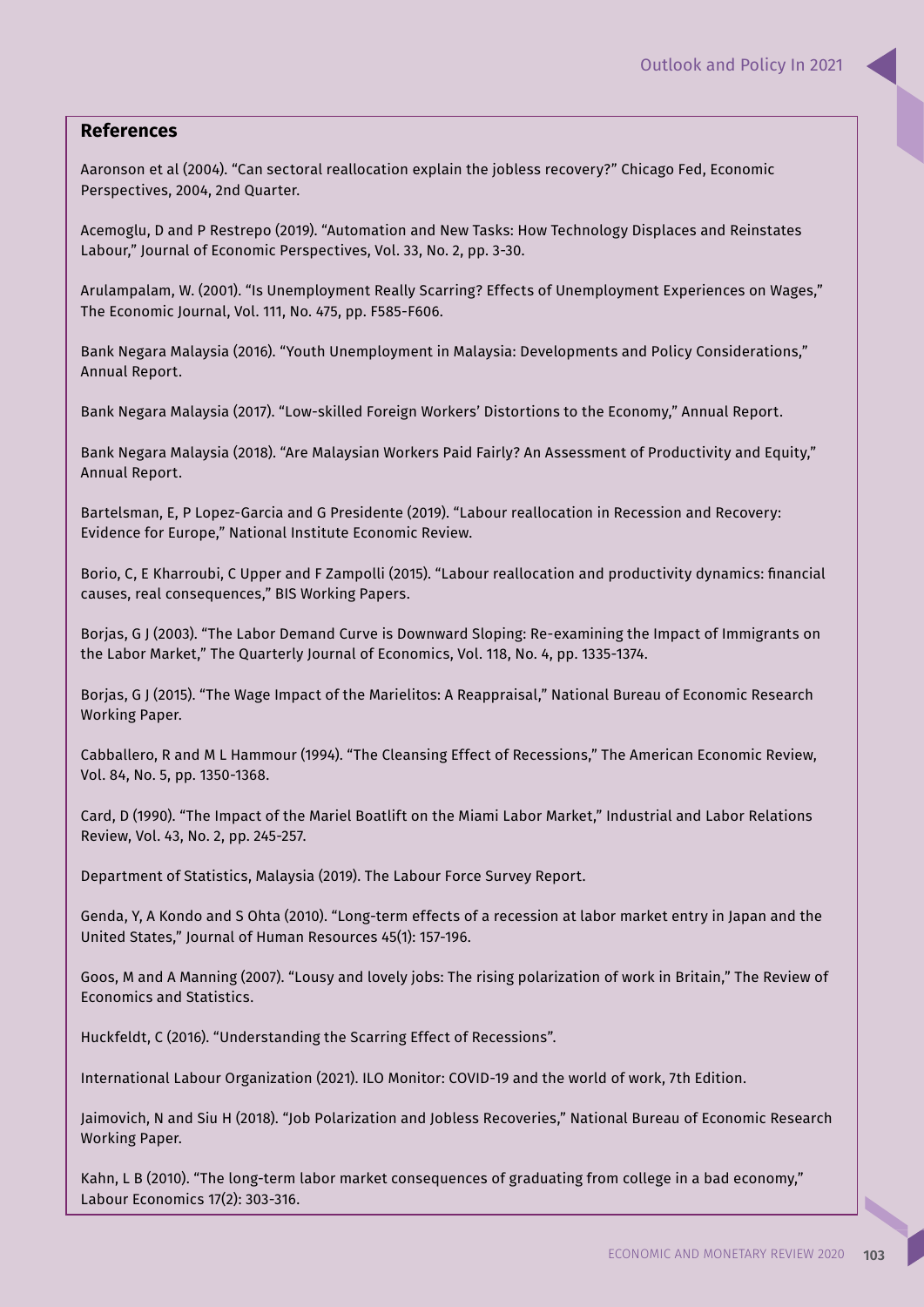Keister, R and P Lewandowski (2016). "A Routine Transition? Causes and Consequences of the Changing Content of Jobs in Central and Eastern Europe," IBS Policy Paper 05/2016.

Khazanah Research Institute (2018). "The School-to-Work Transition of Young Malaysians".

Lagarde, C and J D Ostry (2019). "When more women join the workforce, everyone benefits. Here's why," World Economic Forum.

Ministry of Higher Education (2019). Graduate Tracer Study.

Morsy, H. (2012). "Scarred Generation," Finance and Development, IMF.

OECD (2016). "Getting Skills Right: Assessing and Anticipating Changing Skills Needs".

OECD (2019). "Reducing Skills Imbalances to Foster Productivity Growth of Malaysia," OECD Working Paper.

OECD (2019). OECD Economic Surveys: Malaysia.

OECD (2020). "Worker Security and the COVID-19 Crisis," Employment Outlook.

Oreopoulos, P, T von Wachter, and A Heisz (2012). "The Short- and Long-Term Career Effects of Graduating in a Recession", American Economic Journal: Applied Economics 4(1): 1-29.

Quintini, G and D Venn (2013). "Back to Work: Re-employment, Earnings and Skill Use after Job Displacement".

Schreft, S L and A Singh (2003). "A Closer Look at Jobless Recoveries", Federal Reserve Bank of Kansas City, Economic Review vol. 88, pages 45-73.

Sevilla, A and S Smith (2020). "Baby Steps: The Gender Division of Childcare During the COVID19 Pandemic", CEPR Discussion Paper No. DP14804.

World Bank (2014). "Boosting Trade Competitiveness," Malaysia Economic Monitor.

World Bank (2015). "Immigrant Labour," Malaysia Economic Monitor.

World Bank (2019). "Breaking Barriers: Toward Better Economic Opportunities for Women in Malaysia," The Malaysia Development Experience Series.

World Bank (2020). "Surviving the Storm," Malaysia Economic Monitor.

World Economic Forum (2020). Future of Jobs Report.

World Intellectual Property Organization (2020). Global Innovation Index Report.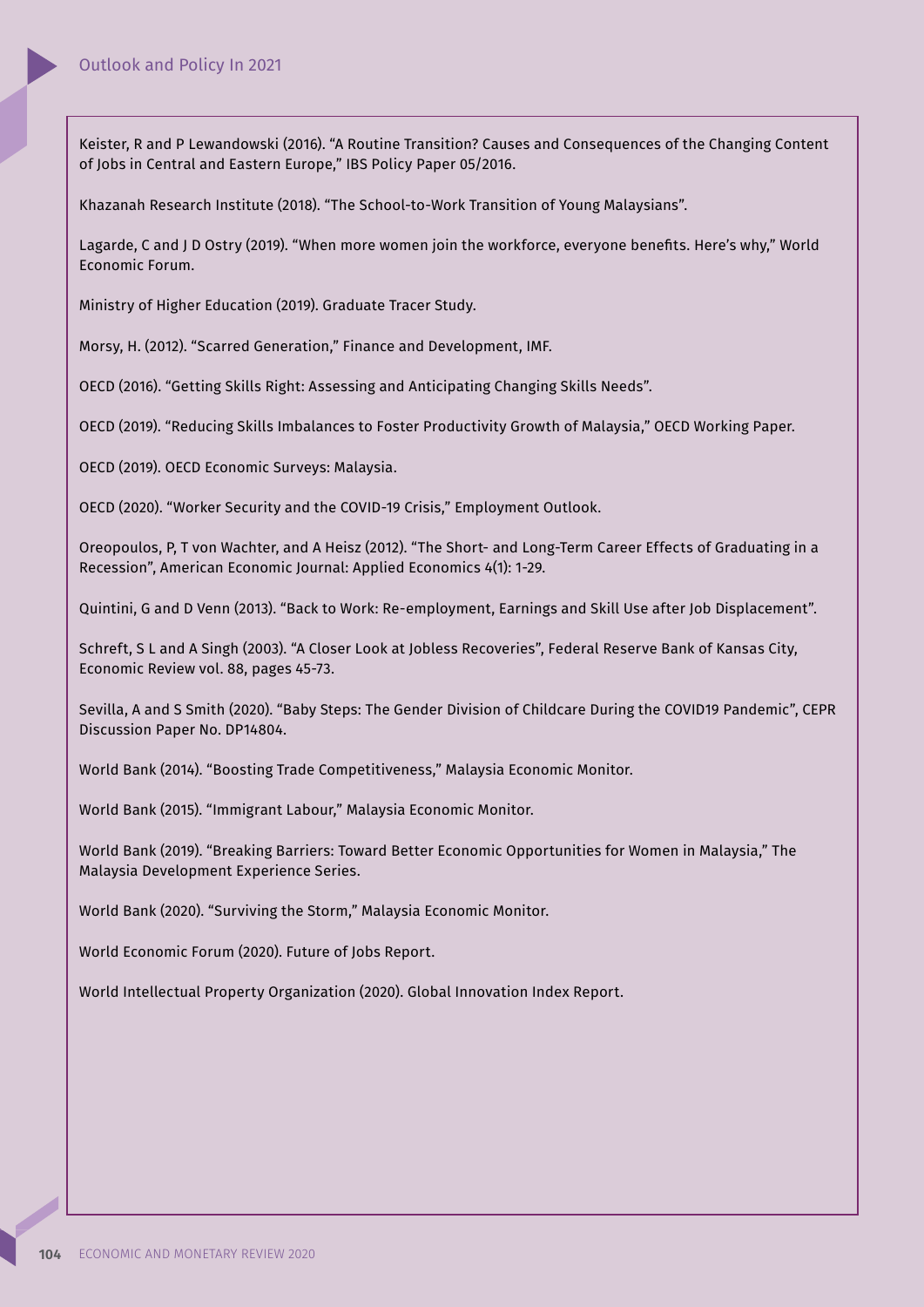# **A Vision for Social Protection in Malaysia**

## **Social protection as a safeguard against socioeconomic vulnerabilities**

Social protection, broadly, includes all public policies designed to provide protection for individuals against economic and social distress. There are three types of policies that fall under social protection,' namely, social safety nets, social insurance, and active labour market policies (ALMPs).<sup>2</sup> Besides reducing society's vulnerabilities to various economic risks, social protection policies also serve as important macroeconomic stabilisation tools.

The COVID-19 pandemic and the economic crisis that ensued have damaged people's lives and livelihoods around the world. In response to the health and economic crises, most governments around the world have strengthened their social protection policies. Much-needed support was channelled to the most vulnerable groups. The unprecedented scale and impact of the pandemic, however, have pushed current social protection systems in many countries to their limits, necessitating ad-hoc fiscal support to supplement them.<sup>3</sup>

Malaysia's social protection system was not spared from these challenges. The pandemic has unearthed deep structural issues surrounding the prevailing social protection framework in the country. Critical issues include, fragmented and overlapping programmes,4 gaps in overall coverage, inadequacy of programmes to comprehensively address socioeconomic vulnerabilities,<sup>s</sup> and fiscal challenges. Implementing reforms to narrow these gaps is therefore vital to address these fundamental issues that affect a sizeable proportion of our population and residents of this country (Diagram 1). This would strengthen the foundations to futureproof the social protection system and help individuals secure access to better opportunities to protect and enhance their well-being. Reforms would also enhance the counter-cyclicality of policy support for the economy



#### Diagram 1: Socioeconomic vulnerabilities faced by Malaysians

- 1 Refer to Table 1 in the mini box on the global evolution and landscape of social protection.
- 2 Active labour market policies (ALMPs) refer to all social spending (other than on education) aimed at enhancing the employability of workers or increasing their earnings capacity (simplified definition based on the Organisation for Economic Co-operation and Development (OECD) and International Labour Organization (ILO)).
- 3 According to the United Nations (UN), in response to the COVID-19 impact, over 1,400 social protection measures have been deployed, many of which are short-term measures (UN Special Rapporteur, 2020). The ad-hoc nature of these responses indicates that social protection systems were insufficient in providing support and resilience against the pandemic.
- 4 World Bank, 2015.
- 5 Even in the years leading up to the COVID-19 pandemic, the World Bank highlighted the need to address under-coverage and low adequacy of social protection in Malaysia, particularly for the elderly (World Bank, 2015). The COVID-19 pandemic also emphasised the need to increase coverage for self-employed and informal sector workers.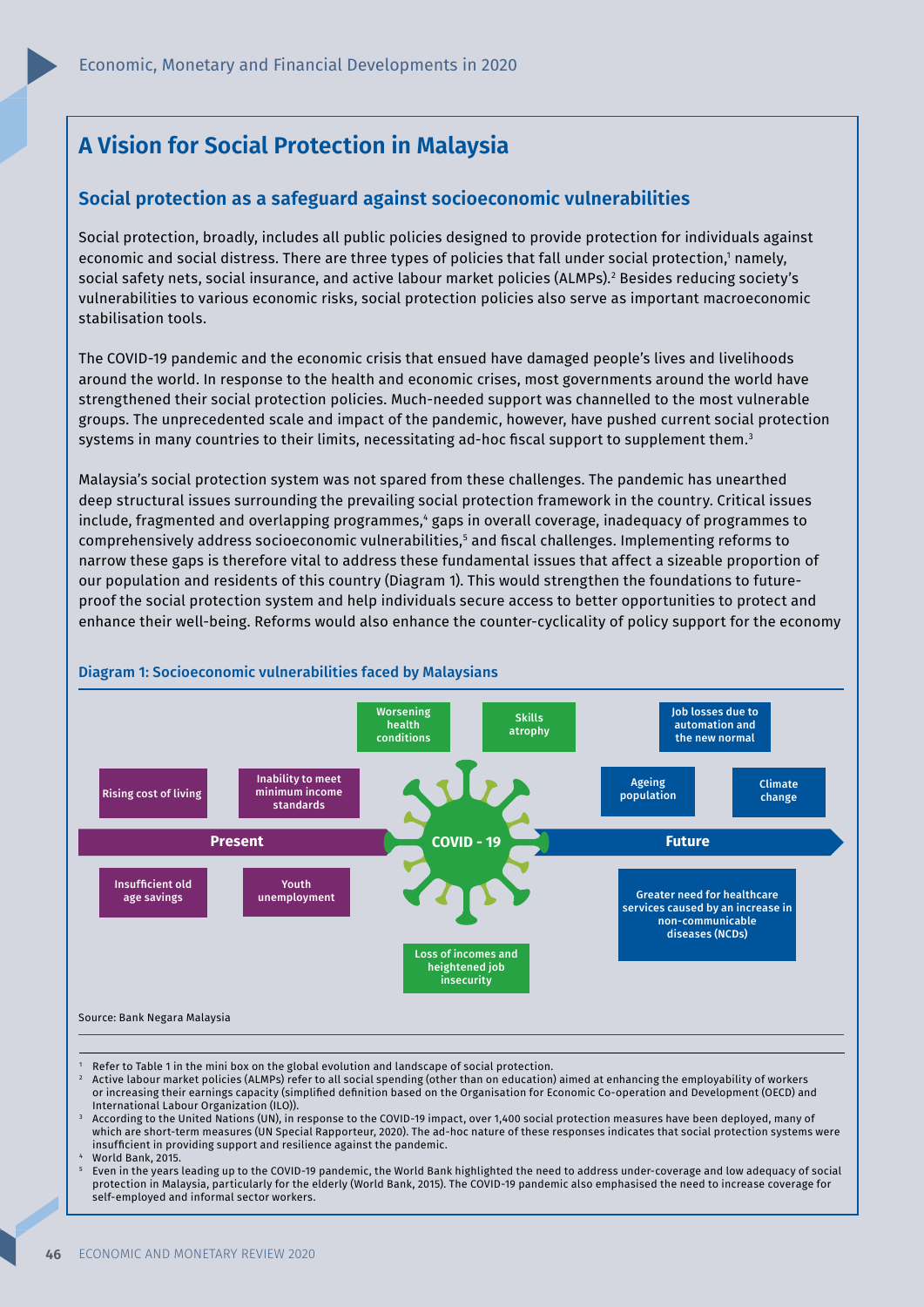in facing future health, environment, social, and economic shocks. This article aims to provide an overview of the evolution and landscape of social protection systems (refer to the mini box), examines the current state of social protection in Malaysia, and provides several ideas on the design of a more effective social protection system for Malaysia.

# **The Global Landscape of Social Protection**

In essence, the three main pillars of social protection comprise protection, prevention, and promotion, or universally known as the 3Ps (Table 1). The 3Ps aim to ensure basic needs are met, resilience against poverty is achieved, and economic potential is maximised. The 3Ps collectively play a significant role in macroeconomic stabilisation, especially in minimising the impact of scarring during economic downturns. A risk that many countries face is an over-reliance on social safety net policies, which fall under 'Protect'. While these are politically popular and relatively easier to implement, an over-reliance on social safety net policies would undermine or even nullify the primary goal of ensuring poverty eradication. Protection of the vulnerable could also be compromised due to the heavy strain on public finances arising from overspending on social safety nets. Research and cross-country experience have predominantly shown that a more balanced approach that draws on the complementarities of the 3Ps would result in a more effective and holistic social protection system (Diagram 2).

### Table 1: The 3Ps of Social Protection

|                          | Social Safety Net                                                                                                                                                                  | Social Insurance                                                                                                                     | <b>Labour Market Policies</b>                                                                                                                                                     |
|--------------------------|------------------------------------------------------------------------------------------------------------------------------------------------------------------------------------|--------------------------------------------------------------------------------------------------------------------------------------|-----------------------------------------------------------------------------------------------------------------------------------------------------------------------------------|
| <b>Definition</b>        | Non-contributory* interventions<br>designed to reduce poverty and<br>vulnerability                                                                                                 | Contributory* interventions that<br>improves people's ability to protect<br>themselves against shocks to income                      | Contributory or non-contributory*<br>interventions designed to promote<br>efficient labour market outcomes                                                                        |
| Primary<br>objective     | <b>Protect:</b> Ensuring basic<br>needs/rights are met (e.g.<br>housing, health, education) and<br>eradicating poverty                                                             | Prevent: Providing resilience to<br>individuals and families from shocks<br>to prevent poverty                                       | Promote: Enhancing economic<br>opportunities and potential of<br>individuals                                                                                                      |
| Available<br>tools       | Cash transfers, in-kind benefits<br>(e.g. free schooling), and housing<br>benefits                                                                                                 | Pensions, income insurance schemes                                                                                                   | Active: Job placement programmes, job<br>incentives<br>Passive: Minimum wage, worker protection<br>laws                                                                           |
| Policy<br>considerations | While it is universal and should be<br>prioritised by Low Income<br>Countries (LICs) and Emerging<br>Market Economies (EMEs), these<br>policies tend to strain fiscal<br>resources | Balances fiscal sustainability with<br>comprehensive support; should be<br>prioritised if citizens are able to make<br>contributions | Passive policies should be implemented<br>universally, with active policies<br>complementing to boost labour<br>productivity in the long-run                                      |
| Key strengths            | Provides basic needs universally<br>and directly                                                                                                                                   | Comprehensive support provided with<br>the least impact to fiscal coffers                                                            | Passive labour policies provide protections<br>for workers, while active policies facilitate<br>labour mobility and encourage upskilling to<br>increase productivity of workforce |
| Key drawbacks            | Heavy strain on fiscal position<br>results in unsustainability if relied<br>on exclusively in the long-term                                                                        | Requires citizens to be able to make<br>contributions and does not immediately<br>protect the most vulnerable                        | While policies are typically universally<br>available, they do not directly alleviate<br>critical vulnerabilities (e.g. poverty)                                                  |
| <b>Fiscal strain</b>     | Typically high, especially for LICs<br>and EMEs                                                                                                                                    | Small fiscal strain since policies are<br>contributory in nature                                                                     | Moderate fiscal strain to fund active<br>labour market policies (ALMPs) as most<br>are market-financed                                                                            |
|                          | Source: Bank Negara Malaysia. World Bank. ILO                                                                                                                                      | *The definition of contributory and non-contributory will be defined in the subsequent paragraphs                                    |                                                                                                                                                                                   |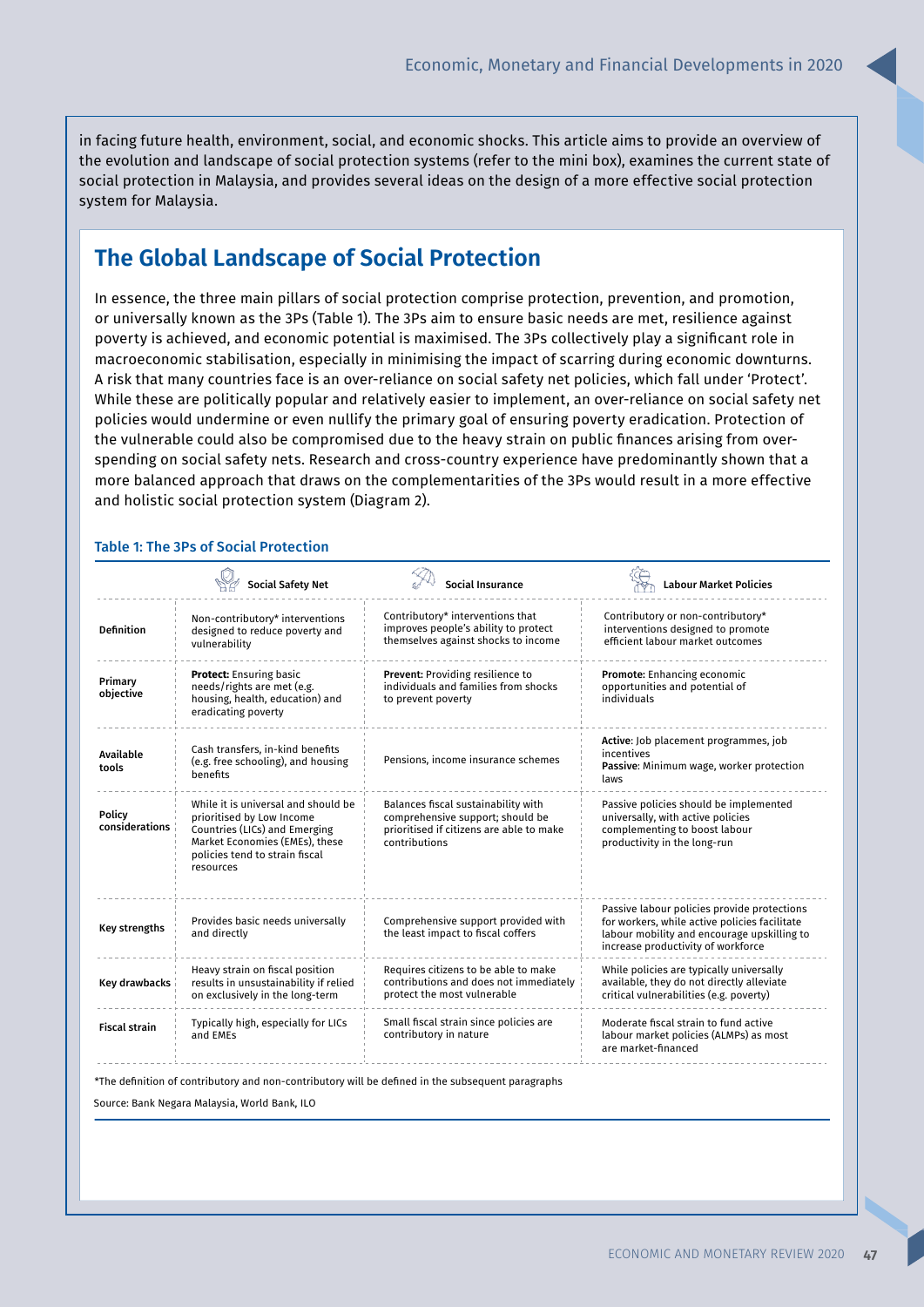

Source: Bank Negara Malaysia

For each of the pillars in the 3Ps, the coverage of protection would differ depending on how they are funded (Diagram 3). The first stage consists of basic needs or is also known as the social protection floor and is mainly provided by the Government. This includes access to essential health care and basic income security to prevent individuals from falling into poverty. This is followed by protection provided by mandatory contributions, where individuals pay a small percentage of their wages towards injury and income security schemes. The mandatory nature of these policies ensures that there is a large pool of contributors with mixed levels of risk. This is a crucial aspect of mandatory contributory schemes as it allows individuals who have relatively low wages to obtain income and injury protections.

As these policies only provide basic injury<sup>6</sup> and income protection, the private sector can supplement them with more comprehensive coverage. Voluntary contributions, however, involve a higher premium relative to the mandatory schemes and would thus rely on workers having higher incomes to afford them. These policies thus go beyond alleviating poverty to increasing income resilience at higher levels.

A comprehensive social protection system would also account for the unique vulnerabilities faced at different life stages (Diagram 4). Typically, policies would tend to gravitate towards the provision of contingencies during a person's working years, as this is the stage of life when most people are

<sup>6</sup> Injury protections in this context refer to protections for injuries in the workplace, such as those provided by Social Security Organisation (SOCSO) in Malaysia.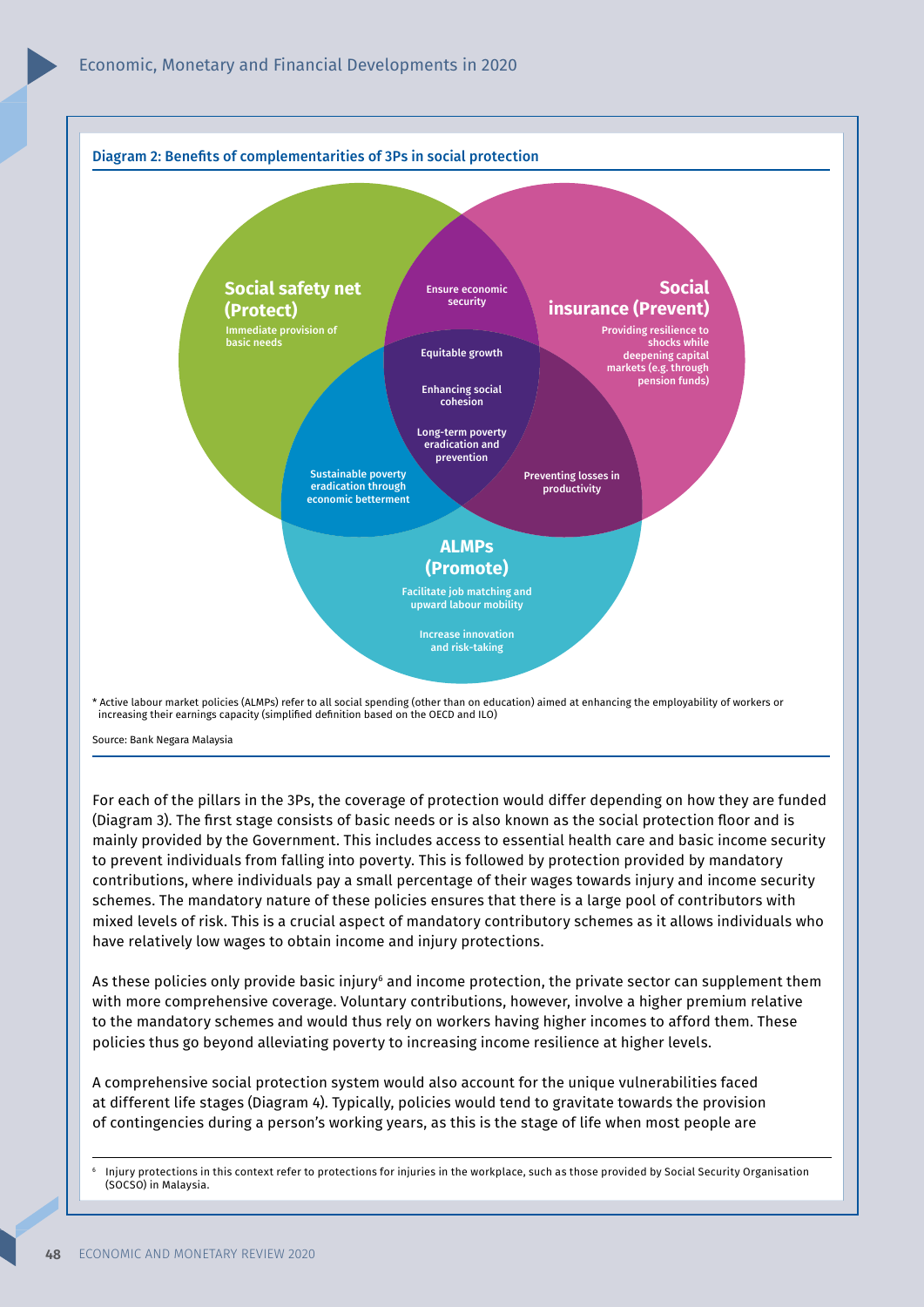

Source: Bank Negara Malaysia, ILO and UN framework for Social Protection Floor

income-earners with financial dependents. However, vulnerabilities ought to be optimally addressed not only during working years but also in different stages in life. This would ensure equal economic opportunity, quality of life, and social cohesion (Diagram 4).

Diagram 4: Life cycle approach to social protection

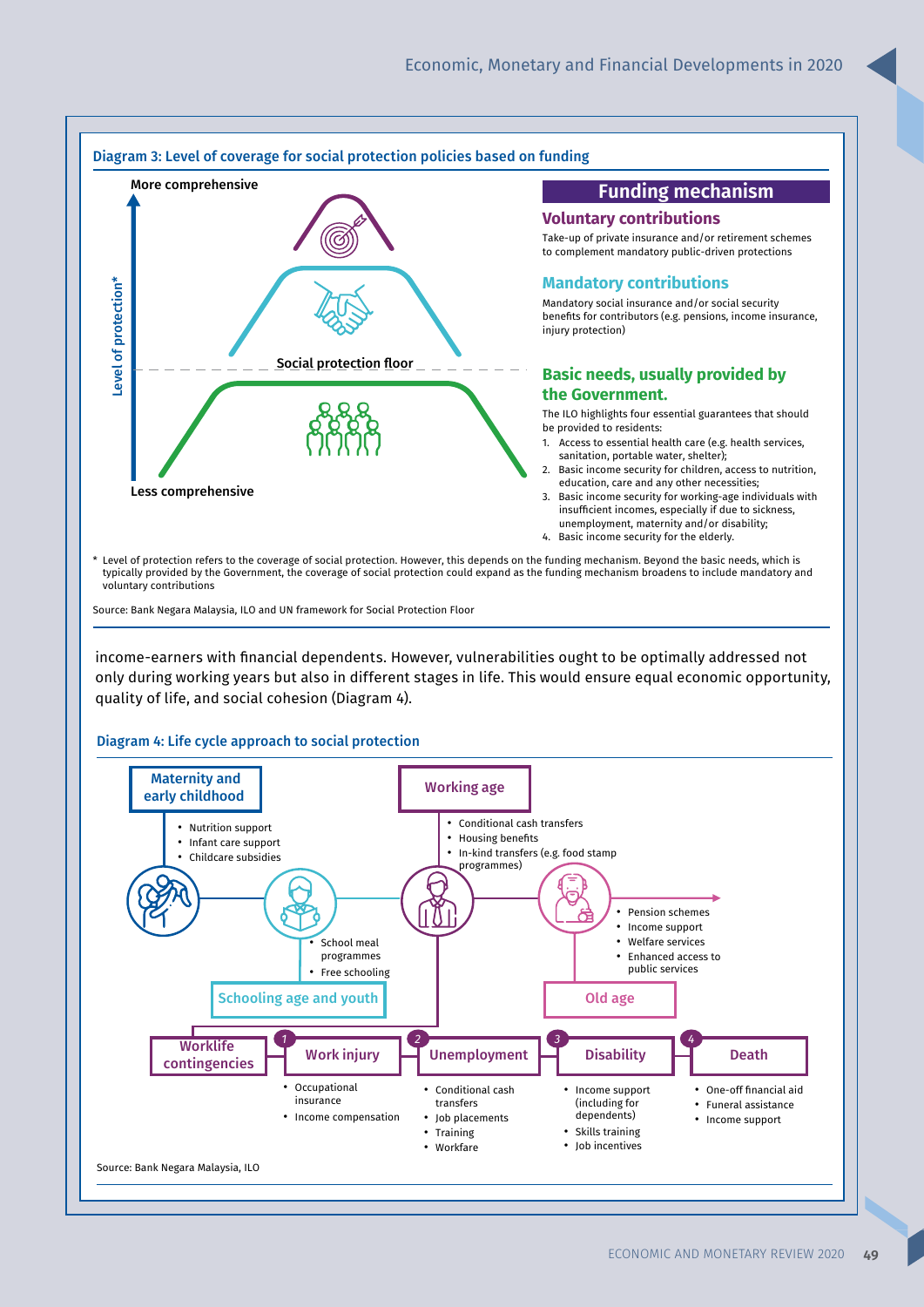Finally, the design of a robust social protection system should also ensure long-term sustainability and continuity. Design considerations must therefore be comprehensive and focus on the specific conditions and priorities of a particular economy. For example, countries that are able to design social protection systems that are both universal and efficient rely on the government having ample and sustainable revenuegenerating capacity. Should governments find themselves with less capacity for revenue-generation, tradeoffs must be made in the policy design. To illustrate, the various European social protection modalities in existence today can provide insights on this balancing act (Table 2).

|                                                            | <b>Nordic</b>                                                   | Anglo-Saxon                                                                                                        | Continental /<br><b>Bismarckian</b>                                                                                                            | Mediterranean /<br><b>Southern</b>                                                                                                             |
|------------------------------------------------------------|-----------------------------------------------------------------|--------------------------------------------------------------------------------------------------------------------|------------------------------------------------------------------------------------------------------------------------------------------------|------------------------------------------------------------------------------------------------------------------------------------------------|
| <b>Poverty level</b>                                       | Low                                                             | Low                                                                                                                | Moderate                                                                                                                                       | High                                                                                                                                           |
| <b>Taxation level</b>                                      | High                                                            | Moderate                                                                                                           | Moderate                                                                                                                                       | Weak collection                                                                                                                                |
| Key identifiers of<br>welfare model                        | Generally universal<br>support from<br>government               | Some universal<br>protection (e.g.<br>healthcare), though<br>generally provides<br>more means-tested<br>assistance | Some universal<br>protection (e.g.<br>childcare support),<br>but emphasises job<br>security with social<br>insurance and labour<br>regulations | Welfare is largely<br>family-oriented, though<br>government provides<br>generous protection to<br>elderly (e.g. pensions,<br>early retirement) |
| <b>Principal source of</b><br>social protection<br>support | Government and<br>local authorities;<br>redistributive taxation | Government<br>redistribution for the<br>unemployed, social<br>insurance for the<br>employed                        | Market-driven, with<br>additional reliance on<br>social insurance                                                                              | Market-driven; local<br>governments; family<br>and self-support                                                                                |
| <b>Strengths</b>                                           | Highly egalitarian and<br>progressive                           | Comprehensive<br>support with only<br>moderate taxation                                                            | Workers enjoy a high<br>level of support                                                                                                       | Comprehensive care for<br>elderly (e.g. pensions,<br>public services)                                                                          |
| Weaknesses                                                 | Could be difficult to<br>implement in less<br>wealthy countries | Implementation<br>challenges such as long<br>wait times and funding<br>shortages                                   | Reliance on social<br>insurance entails less<br>benefits for those<br>contributing less or<br>facing employment<br>challenges                  | Generally insufficient<br>protection provided to<br>the overall population                                                                     |

#### Table 2: Cross-comparison of different welfare models in Europe

Source: Adapted from Popova et al. (2013)

The Nordic model of social protection is generally the most generous and comprehensive. Support is universally provided across almost all vulnerable groups, financed by substantial revenues from the high taxation rates of its high-income residents. Countries with less revenue-generating capacity than Nordic countries could face problems adopting this model. Internalising this lower taxation appetite, the Anglo-Saxon model provides for universal healthcare but relies on a means-tested approach for other forms of assistance. The Bismarckian model utilised by Germany, focuses primarily on social protection provided via the labour market. Lastly, the Mediterranean model is an example of how governments can still provide support despite significant resource limitations. Countries that adopt this model (e.g. Italy and Spain) leverage largely on welfare, and especially healthcare, being family-oriented (for example, by providing tax or cash transfer benefits for family care). $7$ 

These models highlight the need for trade-offs in policy design to ensure social protection systems remain sustainable in the long-term, unless broader revenue collection enhancements can be made. For Malaysia, while our current approach is closer to the Anglo-Saxon model, the coverage is comparatively more limited. This underscores the need for a policy review and a redesign of social protection policies.

<sup>7</sup>This multi-generational approach to social protection with the family unit as a source of security can also be seen in Eastern Europe. For details on the 'Familistic' welfare model of Italy and Spain, refer to Leon and Migliavacca (2013).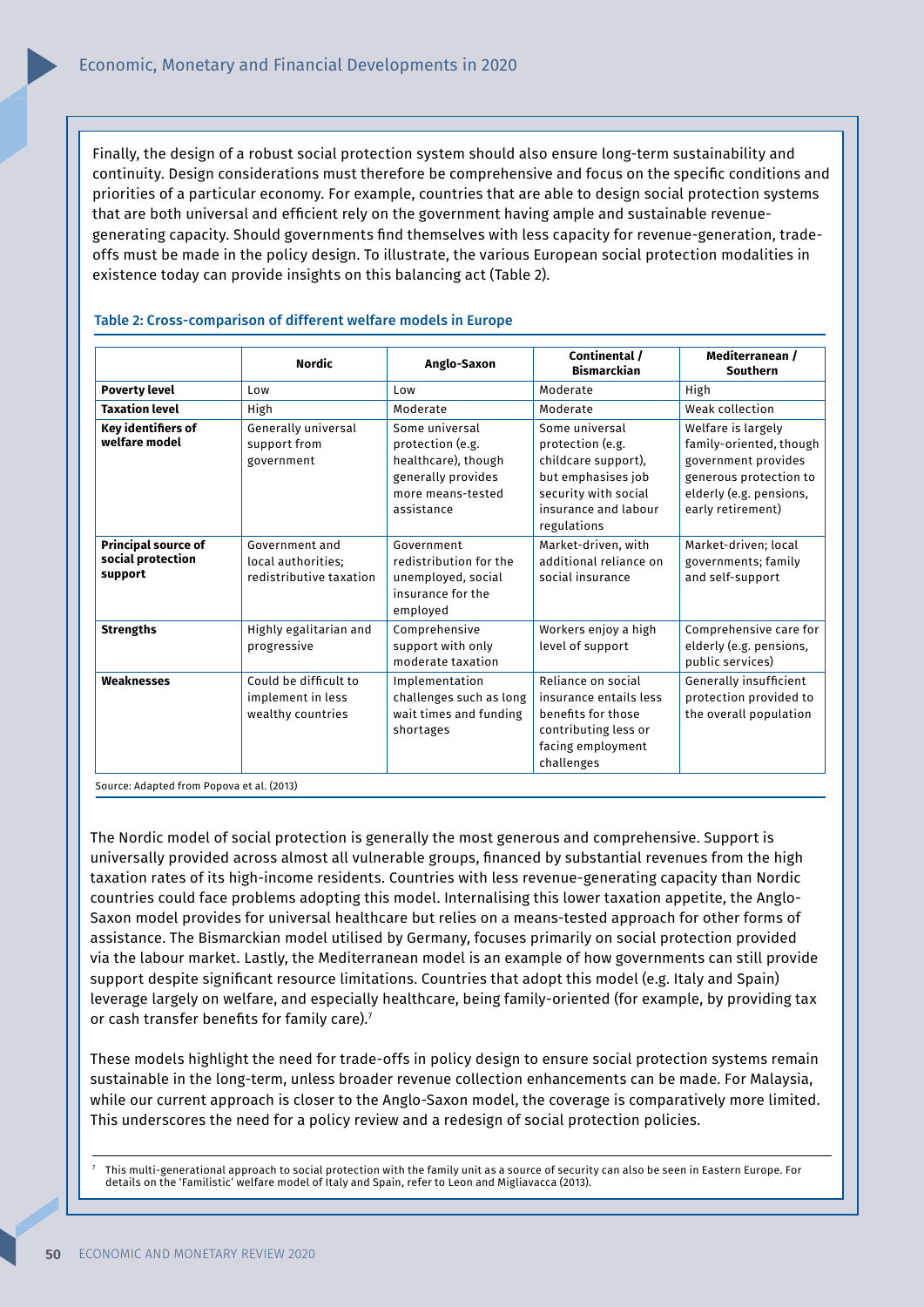# **Giving the Malaysian Social Protection System a New Lease of Life**

### *The evolution of Malaysia's social protection system*

Similar to other developing countries, the social protection system in Malaysia began as early as the postindependence period. Social protection was first provided via public programmes which focused on social safety nets through the provision of basic needs such as education, healthcare, and sanitation facilities. This was subsequently complemented by the development of the foundations for both social insurance policies and active labour market policies (ALMPs) (Diagram 5). While these were important strides towards developing a comprehensive social protection system in Malaysia, most of the measures were somewhat episodic, introduced in response to periods of economic stress. A systematic, thorough, and holistic review of the social protection system is therefore warranted to ensure social protection policies are more comprehensive, inclusive, sustainable, and equipped to meet its intended objectives.

### Diagram 5: Evolution of social protection policies in Malaysia



The New Economic Policy (NEP), which was introduced in 1971, provided monumental strides towards the eradication of poverty.<sup>8</sup> These efforts resulted in a sharp decline in absolute poverty,<sup>9</sup> from 12.9% of the total population in the early 1980s to around 0.2% of the total population in 2015, in comparison to the global poverty ratio, which stood at 26.6% of the total global population in 2015. While remarkable strides have been made in terms of eradicating absolute poverty, the measurement of relative poverty,<sup>10</sup> which stood at 16.9% of the total

- 8 The Government spent almost a third of its Development Expenditure on poverty eradication measures (Mansor and Awang, 2002).
- 9 Based on World Bank's poverty headcount ratio at \$3.20 a day (2011 PPP).
- <sup>10</sup> Unlike absolute poverty, which is measured based on affordability of basic necessities, relative poverty is measured against the median income of households. A household is considered to be in relative poverty if the total household income is less than half of the median income of all households, which stood at RM5,873 in 2019 (Source: DOSM). The number of households in relative poverty could be reduced, for example, by ensuring income growth of those below and slightly above the poverty line is higher than the income growth of those at the higher end of the income spectrum. Further details can be found in Khazanah Research Institute's (KRI) publication "The Absolute vs Relative Poverty Conundrum" in 2019.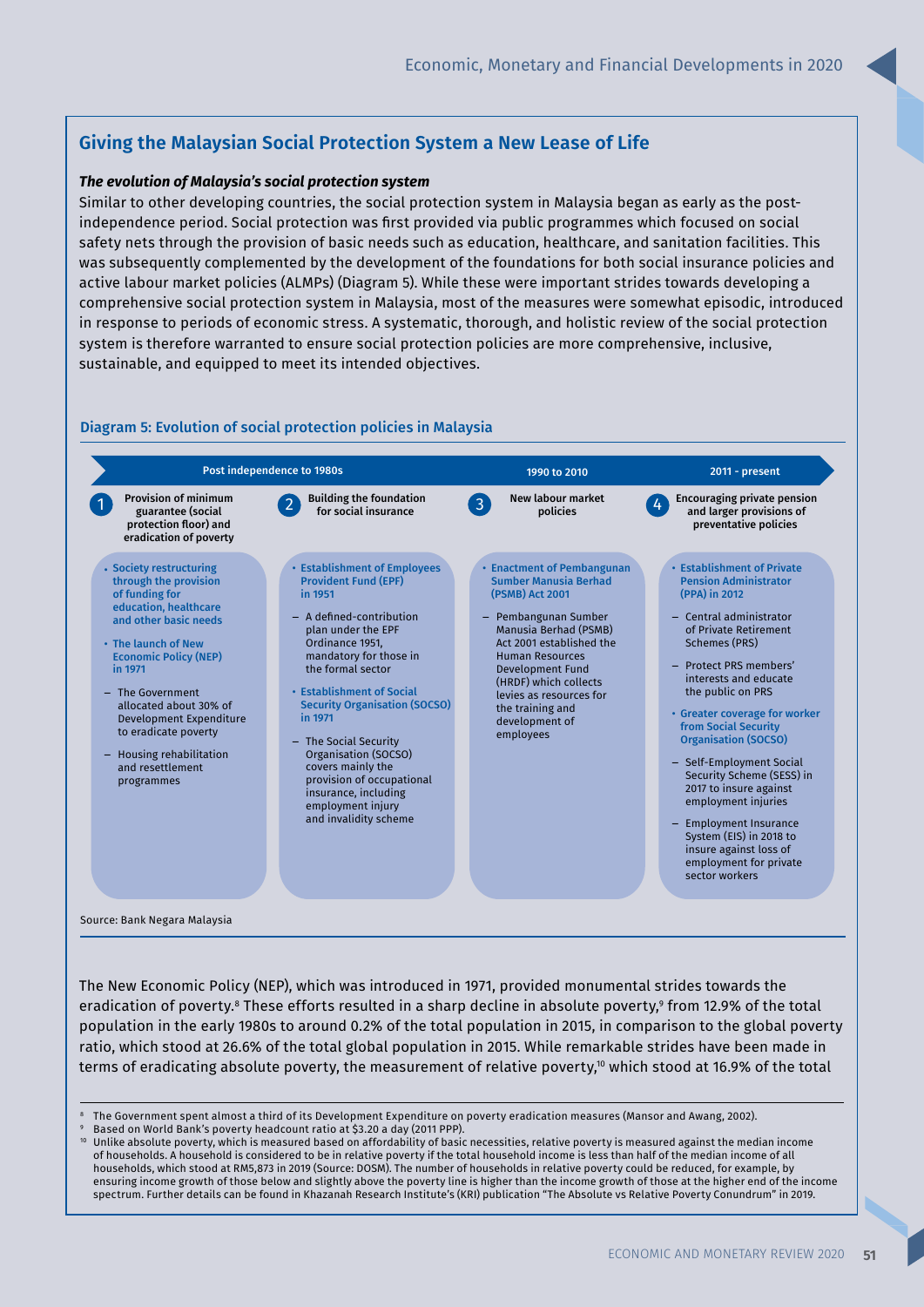households in 2019, shows that significant improvements can still be made. This highlights the importance of complementing income support with active labour market policies (ALMPs) to sustainably enhance productivity and boost incomes, particularly for low-income groups.

The foundations for a social insurance system were also built through the establishment of the EPF in 1951 and SOCSO in 1971. While public sector employees are protected by the Government's pension scheme, employees in the private sector as well as their employers are mandated by the EPF Act 1991 to contribute to the EPF private sector retirement scheme. This, together with SOCSO's occupational insurance schemes and more recently the Self-Employment Social Security Scheme (SESS)<sup>11</sup> introduced in June 2017 as well as the Employment Insurance System (EIS) in January 2018, have bridged some of the gaps in Malaysia's social insurance landscape. The Government's focus over the past decade in encouraging private retirement schemes, for example by establishing the Private Pension Administrator (PPA) and introducing the tax incentives for Private Retirement Scheme (PRS) and deferred annuity products in 2012, will further enhance the robustness of social protection. There were also efforts to enhance the mobility of Malaysia's labour force. In 2001, the Government established the Human Resources Development Fund (HRDF) to retain and upgrade the skills of local employees, apprentices and trainees to be in line with business needs.

In response to the economic impact of both the COVID-19 pandemic and the subsequent movement restrictions, the social protection system has proved vital in ensuring vulnerable groups were protected. The processes and databases built by various Government entities facilitated an efficient deployment of stimulus measures. For example, SOCSO's existing infrastructure laid the groundwork for the disbursement of wage subsidies, while the database created for disbursement of Bantuan Sara Hidup (BSH, now known as Bantuan Prihatin Rakyat or BPR) through Lembaga Hasil Dalam Negeri (LHDN)<sup>12</sup> allowed for cash handouts to be distributed directly and seamlessly to those in need.

As effective as this infrastructure was, the magnitude and scale of the pandemic revealed critical gaps in the social protection system. These gaps came in the form of effectiveness, implementation, as well as sustainability, involving all pillars of the social protection. A holistic review of the entire social protection system is needed to ensure its continued ability to act as an automatic stabiliser during crisis periods. Emphasis needs to be given to ensure more efficient delivery, better coverage of the most vulnerable, and improved labour mobility in order to reduce the over-reliance on social safety nets. 13

## *Social safety nets: Over-reliance on social safety net programmes with weak targeting and verifi cation capacity risks undermining policy effectiveness*

Currently, most of the fiscal outlay for social protection programmes in Malaysia goes towards social safety nets. This is predominantly the result of fragmented policies managed by multiple agencies at both Federal and State Government levels.<sup>14</sup> Despite the sizeable expenditure of RM17.1 billion in 2019 (1.1% of GDP<sup>15</sup>), the payout amounts under each programme tended to be small and insufficient to ensure that the most vulnerable households were able meet minimum income and living standards, as allocations are spread over more than 60 programmes. The fragmentation also resulted in overlapping and identical assistance being provided (e.g. education support) and managed by several different ministries (Table 3). Inadvertently, this together with the existence of numerous databases<sup>16</sup> managed by multiple agencies<sup>17</sup> made verification and enforcement particularly challenging and has led to leakages (e.g. double-dipping issues).

SESS mandated contributions from self-employed workers in 20 sectors (e.g. passenger transportation, online business, and fisheries) on 1 June 2017, while the EIS came into effect on 1 January 2018 and provided unemployment benefits.

<sup>12</sup>LHDN (Inland Revenue Board of Malaysia in English) is Malaysia's tax collection authority. <sup>13</sup>A different perspective along with policy recommendations on this topic can be found in the Box Article: "Getting the Great Reset Right: Structural

Labour Market Issues in the Post-COVID-19 World". The ministries in charge of managing social safety net programmes include the Ministry of Women, Family, and Community Development; Ministry

of Health; Ministry of Education; Ministry of Human Resources; Ministry of Rural and Regional Development; Ministry of Housing and Local Government; Ministry of Agriculture and Agro-Based Industry; and other public departments and agencies (Samad and Shahid, 2018).

<sup>15</sup>Based on the World Bank's Atlas of Social Protection Indicators of Resilience and Equity (ASPIRE), regional countries have spent similar amounts on social safety nets. Based on latest available data, this includes Vietnam (2016: 1.9% of GDP), Cambodia (2015: 0.9% of GDP), the Philippines (2016: 0.7% of GDP), Indonesia (2016: 0.7% of GDP) and Thailand (2011: 0.5% of GDP).

<sup>&</sup>lt;sup>16</sup> Additionally, records for some of these social safety net programmes are also still managed manually.<br><sup>17</sup> The bigh lovel of hypoucracy and the lack of contral coordination would also reduce of ficiency of dich

The high level of bureaucracy and the lack of central coordination would also reduce efficiency of disbursements as qualifying recipients must make applications through several entities, each with their own verification process.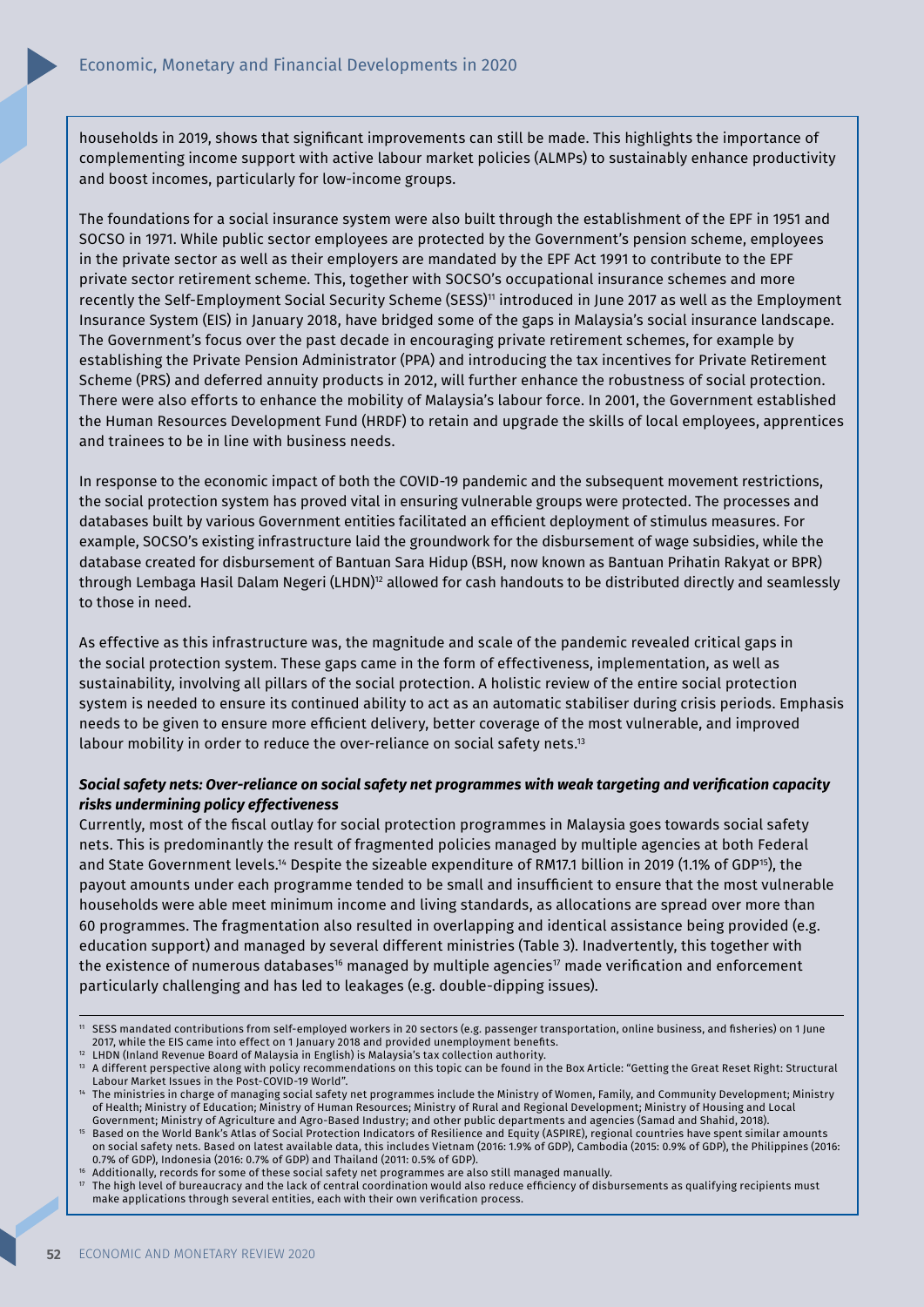| <b>Table 3: Social Protection Programmes in 2019</b> |                                            |            |                |                                                          |                |
|------------------------------------------------------|--------------------------------------------|------------|----------------|----------------------------------------------------------|----------------|
|                                                      | <b>Social Welfare</b><br><b>Department</b> | <b>MOE</b> | MoF/IRBM       | <b>Department</b><br>of Orang Asli<br><b>Development</b> | <b>Others</b>  |
| <b>Social Safety Net</b>                             | 9                                          | 8          | 3              | $\mathbf{1}$                                             | 1              |
| Disability benefit                                   | 3                                          |            |                |                                                          |                |
| <b>Education support</b>                             | 1                                          | 5          | $\overline{2}$ | $\mathbf{1}$                                             |                |
| Family benefit                                       | $\overline{2}$                             |            |                |                                                          |                |
| Housing benefit                                      | $\mathbf{1}$                               |            |                |                                                          | $\mathbf{1}$   |
| Income support                                       |                                            |            | 1              |                                                          |                |
| Old age support                                      | 1                                          |            |                |                                                          |                |
| Nutritional support                                  |                                            | 3          |                |                                                          |                |
| <b>Social Insurance</b>                              |                                            |            |                |                                                          | 4              |
| Pension schemes                                      |                                            |            |                |                                                          | $\overline{2}$ |
| Occupational insurance                               |                                            |            |                |                                                          | $\overline{2}$ |
| <b>Active Labour Market Policies</b>                 | 4                                          | 3          |                |                                                          | 9              |
| <b>Education support</b>                             |                                            | 3          |                |                                                          |                |
| <b>Iob</b> incentive                                 | $\overline{2}$                             |            |                |                                                          |                |
| One-off assistance                                   | 1                                          |            |                |                                                          |                |
| Training/Enterpreneurship                            | 1                                          |            |                |                                                          | 5              |
| Passive policy                                       |                                            |            |                |                                                          | 3              |
| Job matching                                         |                                            |            |                |                                                          | $\mathbf{1}$   |
| <b>Others</b>                                        | 3                                          | 5          | $\mathbf{1}$   |                                                          | 9              |
| <b>Education support</b>                             |                                            | 5          |                |                                                          |                |
| One-off assistance                                   | 3                                          |            |                |                                                          |                |
| Consumer subsidy                                     |                                            |            | $\mathbf{1}$   |                                                          |                |
| Affordable housing                                   |                                            |            |                |                                                          | 9              |

Acronyms refer to Ministry of Education (MOE), Ministry of Finance (MoF) and Inland Revenue Board of Malaysia (IRBM) Source: Bank Negara Malaysia compilation of publicly available data, which is not exhaustive

The targeting mechanism of many of these programmes to the bottom-40 income group (B40) also requires a thorough reassessment. Based on the Household Income and Expenditure Survey (HIES), households under the Poverty Line Income (PLI)<sup>18</sup> threshold received the smallest percentage of BSH allocation in 2019. While accounting for 17.4% of households in the B40, this group received only 12% of the total allocation that year.<sup>19</sup> Weak verification capacity<sup>20</sup> also led to relatively high occurrences of both inclusion and exclusion errors (Chart 1).<sup>21</sup> For instance, verification to determine eligibility for BSH were based primarily on LHDN data, which captured only those in formal employment, making it challenging to validate the eligibility of the self-employed and workers in the informal sector. The effectiveness of these programmes was also limited by the lack of mechanisms for recipients to graduate from the social safety net programmes as they were not integrated and linked with active labour market policies (ALMPs). This indirectly increased the over-reliance of beneficiaries on social safety net programmes as a source of income and may not have helped to address intergenerational poverty in the long run.<sup>22</sup>

<sup>&</sup>lt;sup>18</sup> In 2019, the PLI stood at RM2,208.

This is based on the Bank's staff estimates based on HIES 2019 data.

<sup>20</sup> World Bank (2015).

<sup>&</sup>lt;sup>21</sup> Inclusion errors refers to provision of aid to those who do not qualify, whereas exclusion errors imply failure to reach the needy which results in under-coverage (Source: Wheeler, Hurrell, & Devereux, 2015).

<sup>22</sup> Khazanah Research Institute's (KRI) publication "Climbing the Ladder: Socio-Economic Mobility In Malaysia" in 2016 emphasised the importance of access to education and having parents with savings, in achieving upward socio-economic mobility. However, their discussion paper in 2019 titled "A rising tide lifts all boats? Intergenerational social mobility in Malaysia", highlighted the gaps in data in making intergenerational economic analysis. This should be considered as an area for improvement moving forward.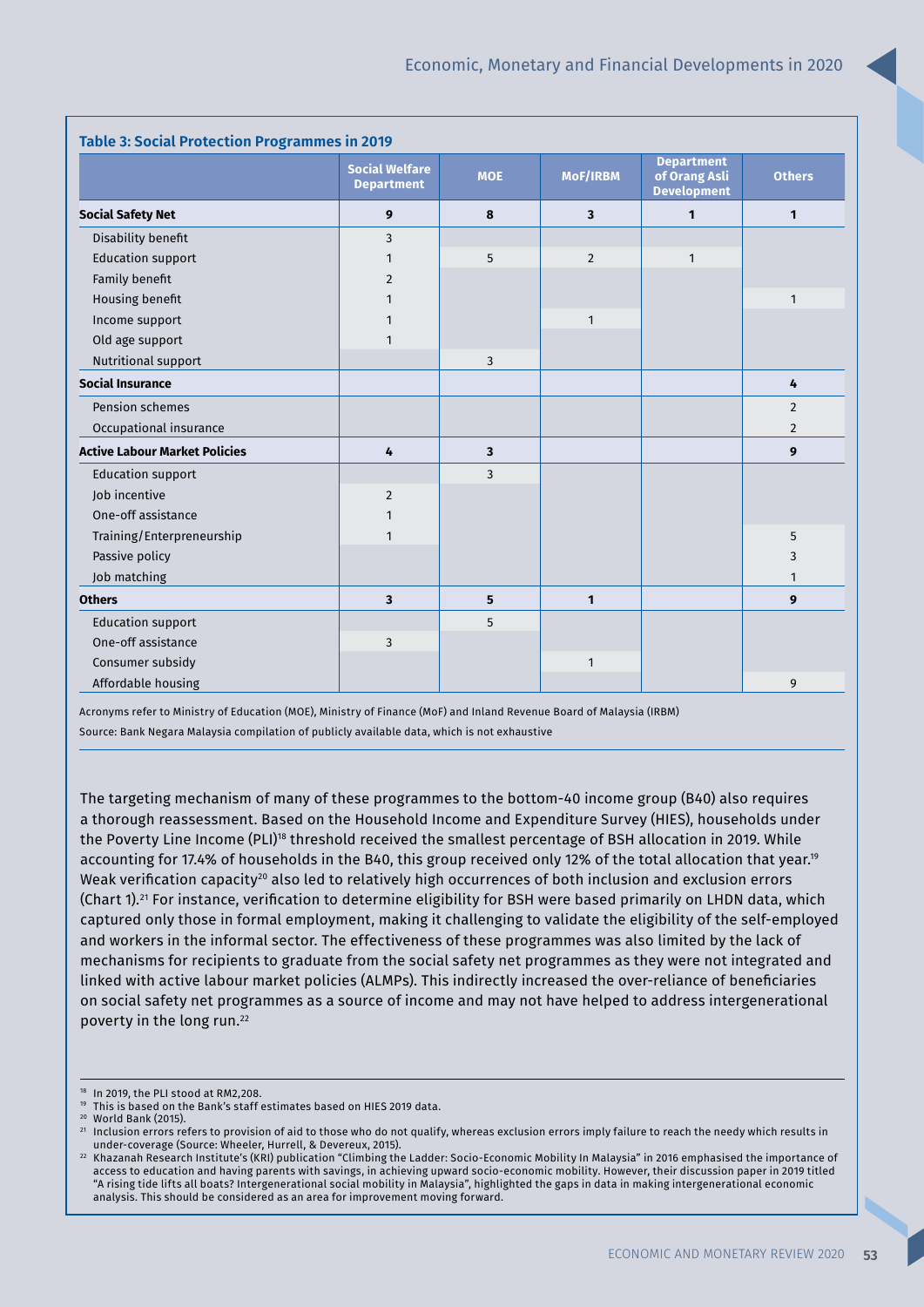

The efforts to strengthen our social protection would benefit immensely from the formulation of a roadmap for reforms which includes the development of a unified database for Malaysia's social protection system. This approach to social protection reform has been undertaken by countries such as Brazil, the Philippines, and Chile, among others. As there are currently more than 60 programmes under several agencies and ministries, serious considerations should be made to consolidate the social safety net programmes under the flagship BPR programme, and complemented with more granular categorisation.<sup>23</sup> The smaller number of programmes with narrower criteria based on income and household size would likely allow for more targeted and effective disbursements and further boost the progressivity $24$  of these policies. Critically, the consolidation of programmes would allow for higher disbursements to the most vulnerable without undermining fiscal sustainability. To minimise inclusion and exclusion errors, the verification capacity could be improved by introducing compulsory registration at LHDN for all citizens regardless of income levels, which would further widen the coverage of LHDN's database. To complement social safety net programmes and encourage graduation from the programmes, conditionalities could also be imposed in order to be eligible for the benefits, such as for recipients to enroll in reskilling and upskilling training under active labour market policies (ALMPs) or school attendance requirements for their children.<sup>25</sup>

For example, making the priority of benefits as a bridge to address the current gap in meeting minimum income and living standards. An outcome of this could be creating more tiers in the disbursement of social safety net policies to ensure the most vulnerable households receive the most support.

Setting school attendance for the children of beneficiaries as a conditionality has seen success in Brazil, which has this requirement in their conditional cash transfer programme, Bolsa Familia.

<sup>23</sup> More granularity is needed in BPR recipient categorisation. Under the current scheme, two households with monthly incomes of RM2,501 and RM3,999 would receive identical assistance, even though the extent of their vulnerability would be different.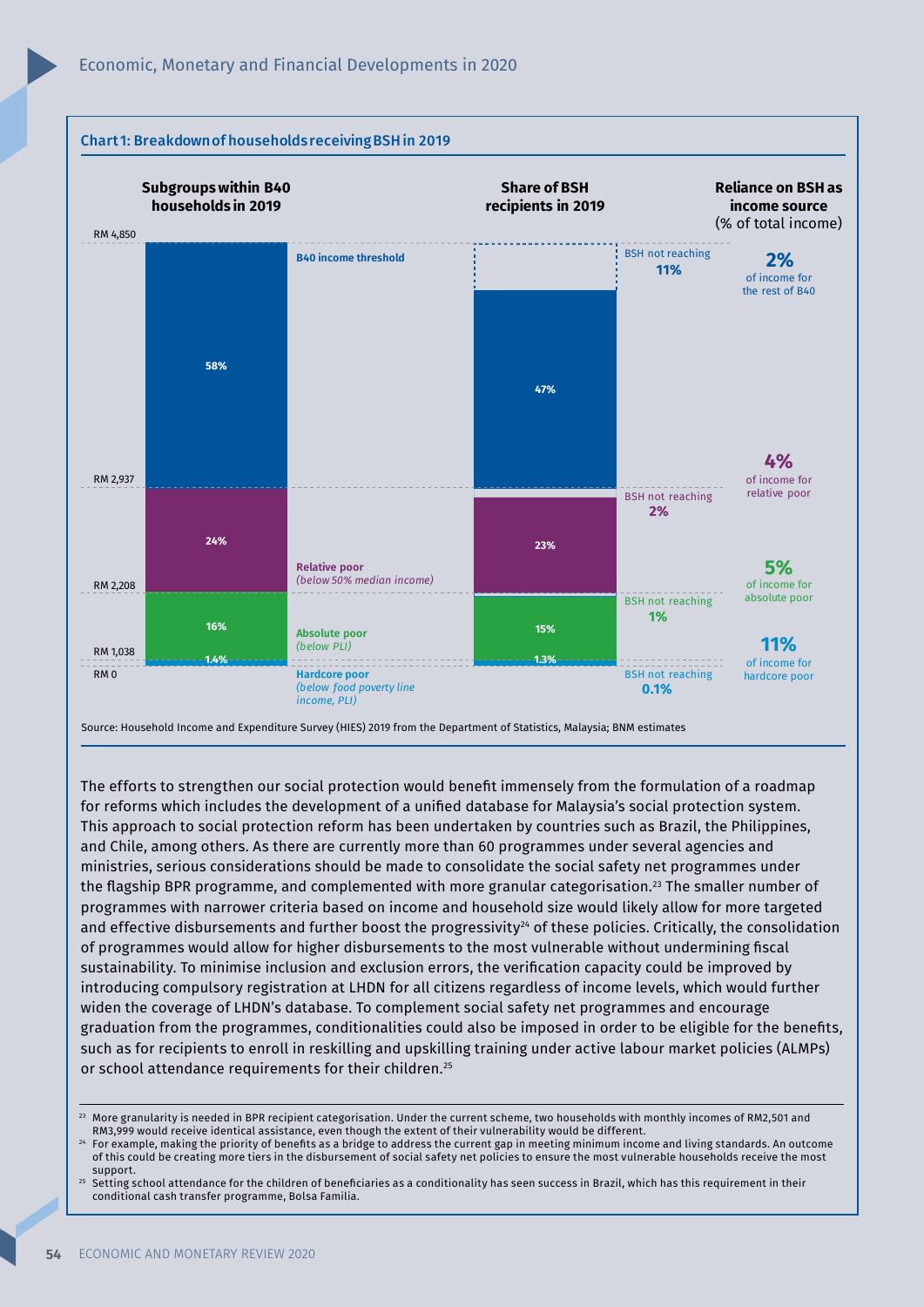#### *Social insurance: Inadequate pensions coverage and increasing fi scal burden of public pensions*

Social insurance in Malaysia faces several challenges particularly in terms of sufficiency and sustainability. This is further compounded by Malaysia's ageing population.<sup>26</sup> Sufficiency of retirement income is a critical issue for private sector employees as Malaysia moves towards an 'aged nation' status<sup>27</sup> with the old-age dependency ratio expected to increase to 16.6% by 2040 from 8.5% in 2015 (Chart 2).<sup>28</sup> Based on a study conducted by EPF in 2018, two out of three active EPF contributors are projected to have insufficient retirement savings to meet a minimum pension of RM1,000 per month.<sup>29</sup> Private retirement schemes, on the other hand, provide limited support in addressing this issue, since less than 3% of Malaysia's workforce (aged 20-59) have a Private Retirement Scheme (PRS) account.<sup>30</sup> Furthermore, the capacity of the B40 working population to withstand income shocks, such as permanent disability and the death of a breadwinner, is inadequate given the low private insurance penetration rate for this segment at 24.9%<sup>31</sup> as at 2017. For employees in the public sector, there will be an issue of fiscal sustainability following rising liabilities from the defined-benefit pension scheme. As at 2019, the share of pension liabilities of the total Federal Government Operating Expenditure has increased to 9.8% from 6.5% in 2009.<sup>32</sup>



Note: Old-age dependency ratio is defined as the ratio of older dependents (people older than 64 years old) to the working-age population (people aged 15–64)

#### *Social insurance: Lack of coverage for workers in the informal sector and the self-employed*

In addition to sufficiency and sustainability, there is also inadequate coverage for workers in the informal sector and the self-employed (Diagram 6). The design of the current social security scheme provides protection only to employees who are within SOCSO's database, consisting of those in the formal sector. This creates challenges in providing coverage to self-employed individuals. While SOCSO attempted to address this issue with the introduction of the SESS in 2017, the programme remains undersubscribed.<sup>33</sup> Gaps in the social security ecosystem's coverage also arises from the absence of an EIS-equivalent for workers in the informal sector and self-employed workers, as well as for underemployed workers.<sup>34</sup>

<sup>27</sup> Share of people aged 65 and over is above 14% of the total population.

Source: Department of Statistics, Malaysia (DOSM) population projection, 2016

<sup>&</sup>lt;sup>26</sup> The definition of an ageing population is one where the share of people aged 65 and over is between 7% and 13% of the total population.

 $^{28}$  The pace at which Malaysia transitions from an ageing nation to an aged nation is also important. To illustrate, France experienced this transition over 115 years, while Malaysia is expected to experience this transition in 25 years.

<sup>29</sup> This is based on EPF's "Social Protection Insight" Volume 3 in 2018.

<sup>30</sup> Manulife Investment Management (2019). "A zoom into Asia's pension reform journey: Different perspectives of a multi-pillar approach".

 $^{\rm 31}$  This figure is calculated as the percentage of B40 individuals who own an individual life insurance policy or family takaful certificate, after eliminating duplicates from multiple policies. The Bantuan Rakyat 1Malaysia (BR1M) recipient segment is used as a proxy for the B40 segment. <sup>32</sup> For example, in the case of Thailand, to promote transition to defined-contribution scheme for civil servants in 1997, the Government automatically

enrolls all new hires into a defined-contribution scheme but retained the lifetime pension scheme with a lower benefit.  $33$  In February 2020, at the onset of the first wave of the COVID-19 pandemic in Malaysia, an estimated 47,000 individuals (compared to the 2.7 million

workers who are self-employed) registered for the SESS, of which 92% were from the passenger transport sector.

<sup>&</sup>lt;sup>34</sup> According to the ILO, underemployment refers to the underutilisation of the productive capacity of the employed population.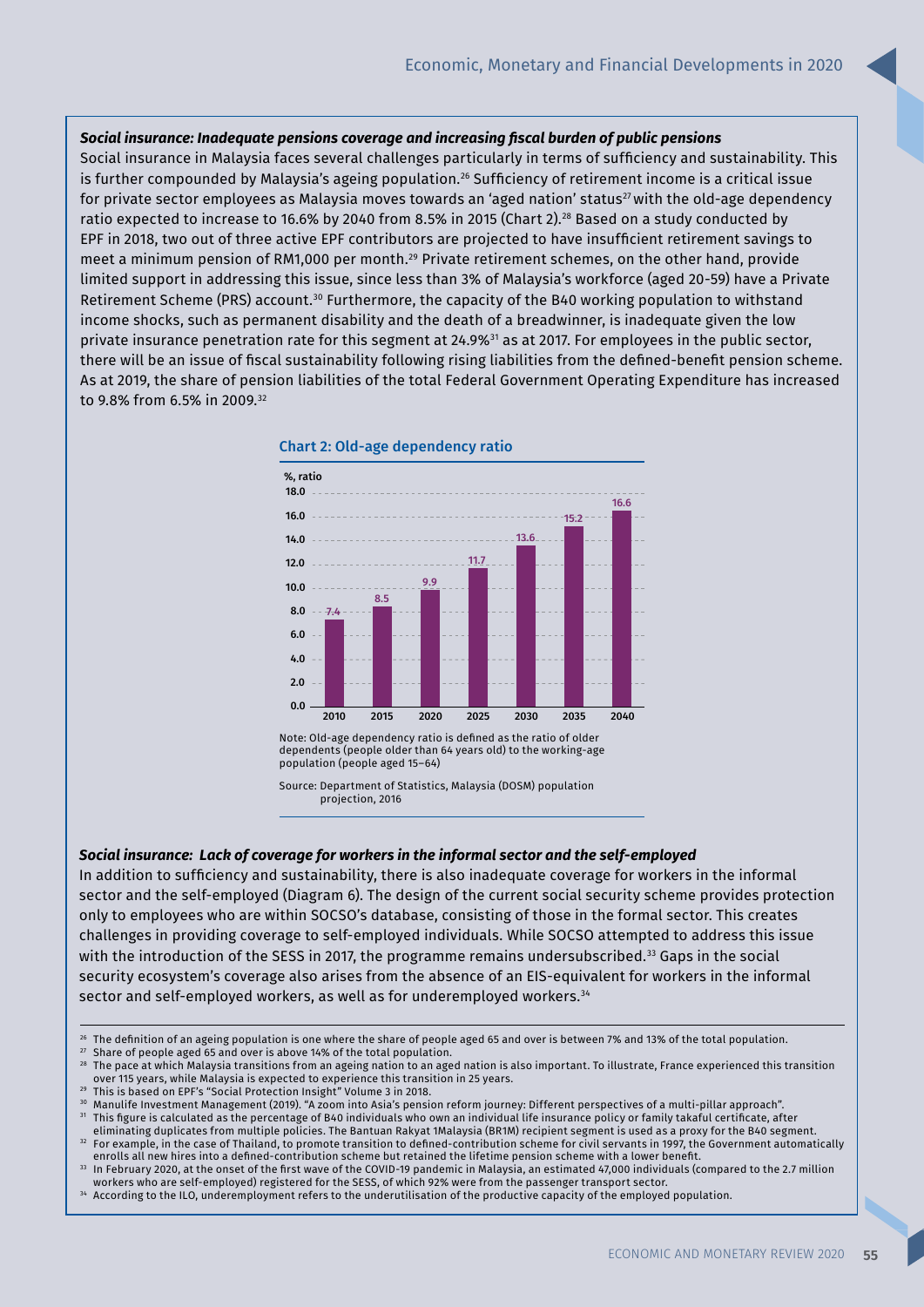

Source: SOCSO, Labour Force Survey, Informal Workforce Survey, Bank Negara Malaysia

Social insurance should also place great emphasis in building resilience against economic and financial shocks. Priority could be accorded to expanding the coverage of social insurance schemes. However, due to the infancy of the social insurance system and the potential operational and implementation challenges, this expansion could be approached in a gradual manner (Diagram 7). In the immediate term, addressing the lack of retirement savings for employees in the private sector will be vital. Incentives such as Matching Defined Contribution (MDC)<sup>35</sup> could be introduced to nudge interest towards private retirement schemes. For the public sector, a move towards a defined-contribution scheme for new hires needs to be prioritised given the burden posed by the prevailing system on the Government's fiscal position. This would, however, present its own set of challenges, particularly in ensuring continued interest to pursue a career in the public service.



Diagram 7: A phased implementation approach can be adopted, prioritising the most urgent need for coverage

### *Active labour market policies (ALMPs): Fragmented policies resulting in low accessibility and training not meeting industry demand*

In order to enhance labour mobility and reduce frictions in the job search and placement process, several impediments in the implementation and design of ALMPs need to be addressed. Similar to the problem faced by social safety nets, there is duplication and fragmentation,<sup>36</sup> which has resulted in weak linkages

For example, MDC incentives are used by governments to incentivise private retirement scheme contributions. The OECD has argued in favour of MDC as a tool to nudge workers in the informal sector to contribute to private retirement schemes in Latin America. Given Malaysia's relatively high number of informal sector workers, this could also be considered (OECD, 2010).

<sup>36</sup> For example, technical vocational education are provided by three separate ministries namely the Ministry of Education, Ministry of Human Resources and Ministry of Youth and Sports.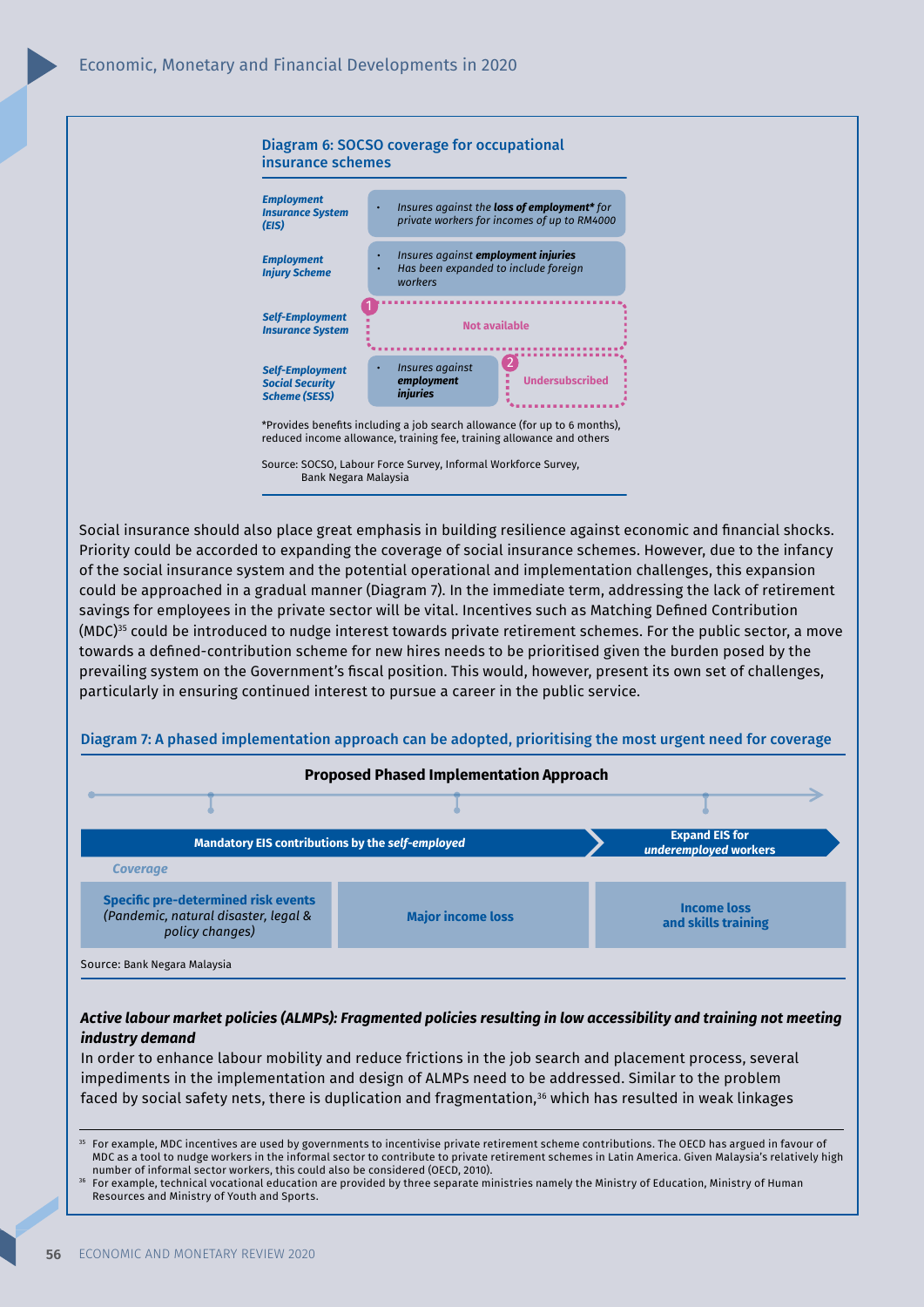between the upskilling and reskilling programmes offered by the Government with industry demand.<sup>37</sup> There is also limited incentive to enroll in ALMPs which are not linked to other pillars of social protection. Planning, monitoring, and access to ALMPs could be improved by enforcing a periodic review of the policies,<sup>38</sup> guided by long-term strategic national initiatives such as the upcoming 12th Malaysia Plan and the National Job Creation Strategic Plan. This is to ensure ALMPs in Malaysia would fulfil not just existing but also future skills demand by industries. The establishment of the National Employment Council (NEC) in 2020 is a step in the right direction in coordinating and harmonising labour-related policies, including to enhance implementation and management of ALMPs. Going forward, there remains a need to secure continuous and cohesive collaboration and enhance the synergy between key stakeholders (i.e. Government, industry, and course providers). Potentially, those in charge of ALMPs could work closely with TalentCorp to ensure that the outcomes of the Critical Occupations List (COL)<sup>39</sup> guide the planning of course offerings.<sup>40</sup> As synergies between stakeholders develop and course offerings improve in their quality and ability to cater to industry demand, eligibility for social safety net and social insurance programmes could be made conditional on meeting training and upskilling objectives.<sup>41</sup> Social safety nets (e.g. cash handouts) could also act as income replacement and incentivise workers

#### Diagram 8: Social protection reforms and enhancements



- <sup>37</sup> HRDF stated in a report that their processes in identifying and analysing training needs remain weak.
- The National Employment Council could subsume this role.
- <sup>39</sup> TalentCorp is an agency under the Ministry of Human Resources (MOHR) driving the agenda on developing and retaining Malaysia's talent. The COL is an annual publication led by TalentCorp and the Institute of Labour Market Information and Analysis (ILMIA) to identify skills imbalances in the labour market and lay the foundation for broader human capital policy strategies.
- <sup>40</sup> Singapore's Skills Framework (SFw), for example, collates pertinent information on careers and skills in various sectors from a multitude of stakeholders and publishes findings online. This information, which includes career pathways, specific job roles, existing and emerging skills, and available training programmes allows employees, employers, and course providers to make more informed decisions based on emerging skills.
- <sup>41</sup> Conditionalities for social safety net and social insurance prorammes have been shown to increase enrollment in active labour market policies. However, research on the overall effectiveness of welfare conditionalities when considering its trade-offs is still inconclusive and is heavily dependent on policy design. In any case, its design must prioritise the efficient disbursement of support to the most vulnerable groups.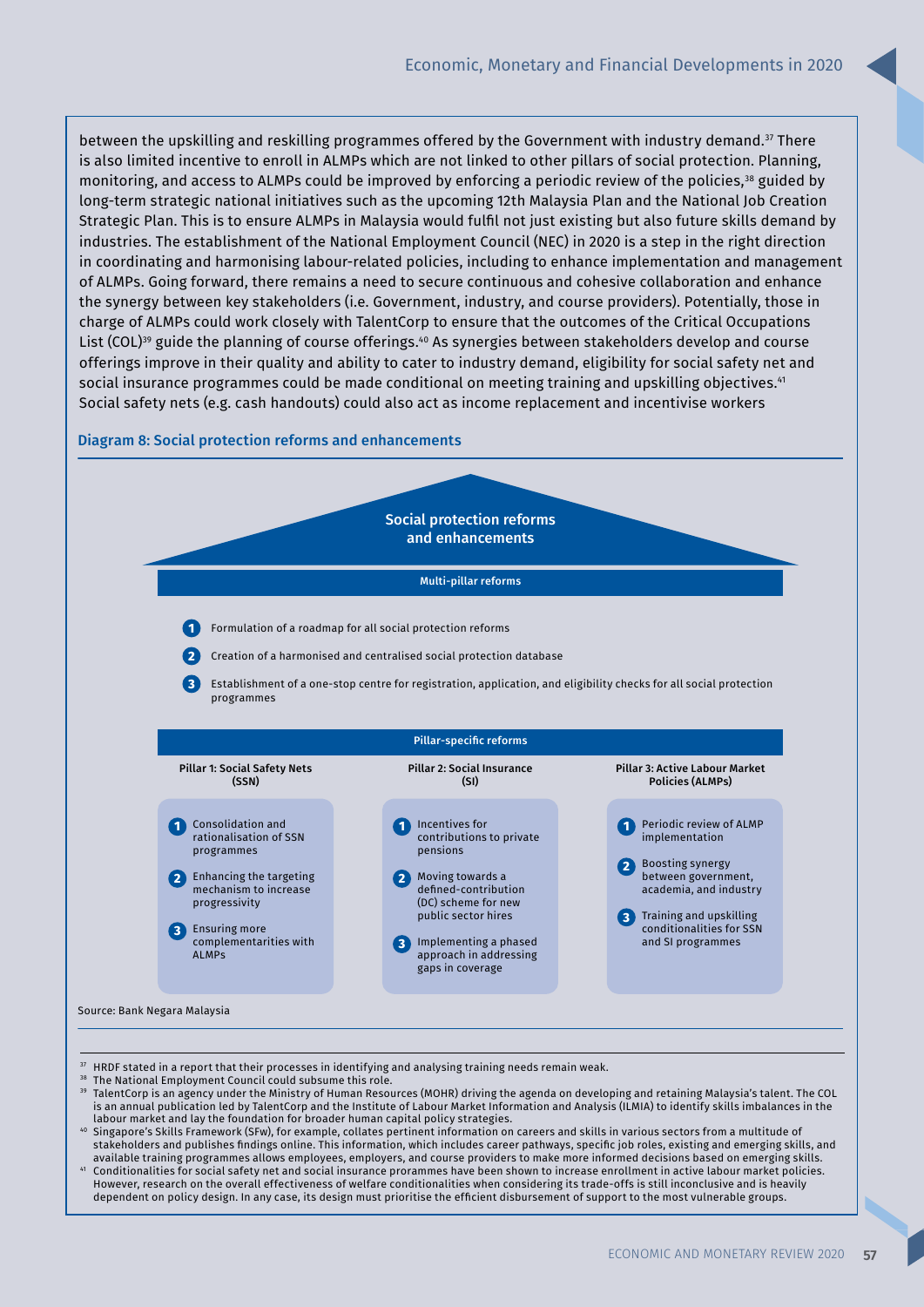to attend courses, particularly those who are unable to take leave as they are paid daily wages. For these complementarities between social protection pillars to work, it is key to ensure the establishment of a one-stop website for registration, application, and eligibility checks for all social protection programmes. This would enhance the outreach of existing programmes and thus allow beneficiaries to also be aware of the potential complementarities.

## **Conclusion**

The COVID-19 pandemic, which has seen unprecedented loss of incomes and heightened economic insecurity, has provided a litmus test for the effectiveness of the current social protection system. Immediate reforms to the social protection framework would not only enhance protection for the vulnerable but also strengthen the resiliency of Malaysia's economy. These reforms must be carried out in a holistic and coordinated manner to boost efficiency and effectiveness in the long-term. The design of social protection programmes should serve a counter-cyclical role by ensuring their quick and effective deployment during economic downturns. Ultimately, the programmes should reinforce economic security as a foundation for building a society that is socially cohesive, economically inclusive, and that promotes equitable opportunity for all.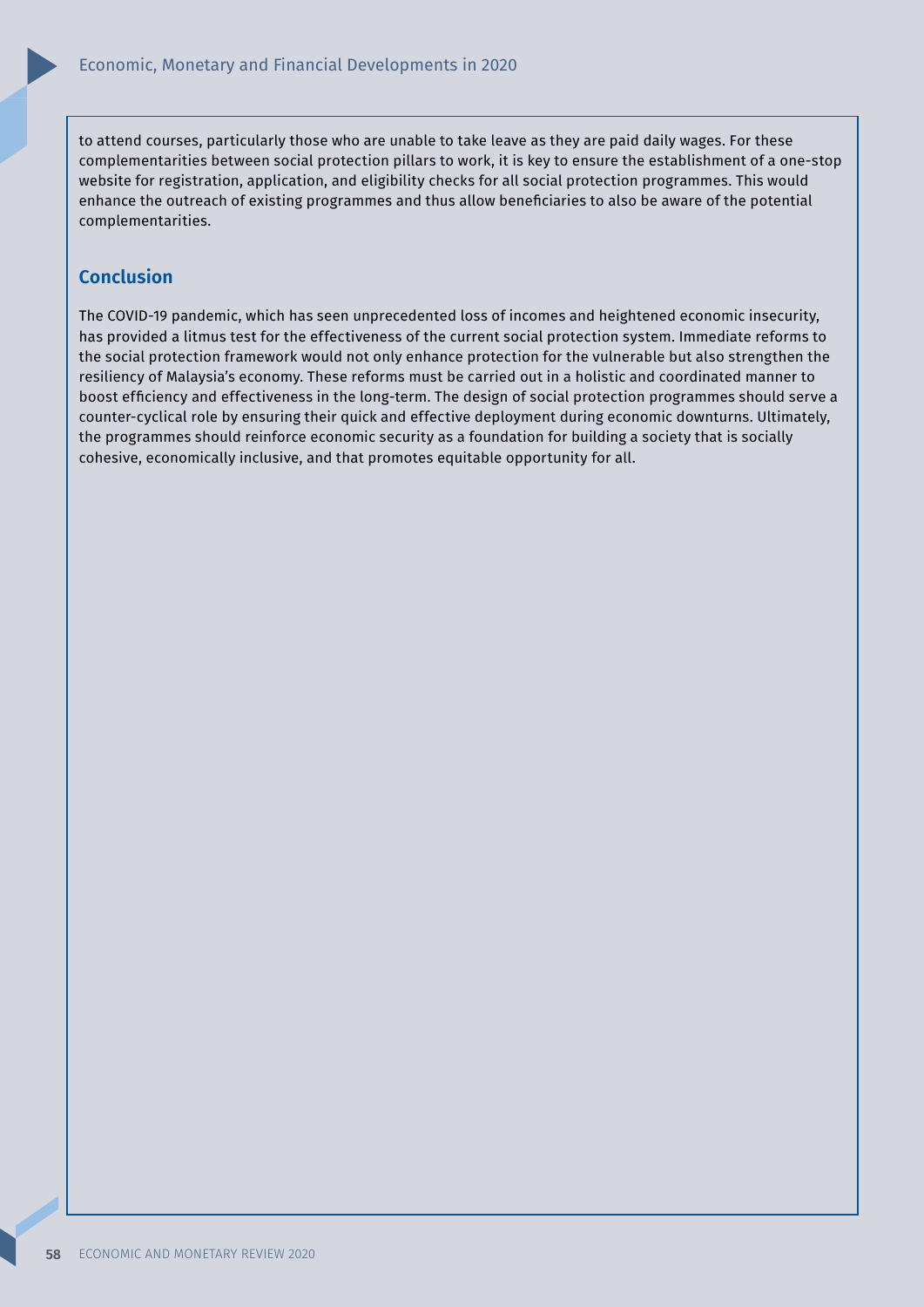## **References**

Alesina et al. (2001). "Why Doesn't the US Have a European-Style Welfare State?". Harvard Institute of Economic Research.

Darmaraj (2017). "The Long-Term Financial Sustainability of the Civil Service Pension Scheme in Malaysia".

Employees Provident Fund (2018). "Social Protection Insight: A Better Tomorrow, Volume 3".

Esping-Andersen (1999). "Social Foundations of Postindustrial Economies".

Holzmann et al. (2008). "Pension Systems and Reform Conceptual Framework". World Bank.

International Labour Organization (2014). "A Chronology of Employment Protection Legislation in Some Selected European Countries".

International Labour Organization (2019). "The Socioeconomic Impacts of COVID-19 in Malaysia: Policy Review and Guidance for Protecting the Most Vulnerable and Supporting Enterprises".

International Labour Organization (2019). "What Works: Promoting Pathways to Decent Work".

Immervol (2009). "Minimum-Income Benefits in OECD Countries: Policy Design, Effectiveness and Challenges". OECD.

Jabatan Kebajikan Masyarakat (2014). "Report on JKM Statistics 2014".

Khazanah Research Institute (2016). "Climbing the Ladder: Socio-Economic Mobility in Malaysia".

Khazanah Research Institute (2019). "The Absolute vs Relative Poverty Conundrum".

Khazanah Research Institute (2019). "A Rising Tide Lifts All Boats? Intergenerational Social Mobility in Malaysia".

Klein (2014). "Welfare Spending Across the OECD". Financial Times.

Koutronas (2020). "Social Protection For All: The Next Step for Malaysian Welfare".

Leon and Migliavacca (2013). "Italy and Spain: Still the Case of Familistic Welfare Models?".

Mansor and Awang (2002). "The Role of Social Safety Nets in Malaysia: Trends and Prospects".

Mansor et al. (2014). "Social Security in Malaysia: Stock-take on Players, Available Products and Databases".

Manulife Investment Services (2019). "A Zoom into Asia's Pension Reform Journey: Different Perspectives of a Multi-Pillar Approach".

Mathers and Slater (2014). "Social Protection and Growth: A Research Synthesis". Department of Foreign Affairs and Trade, Australia.

Nomura (2019). "The Pension System in Thailand".

OECD (2010). "Social Protection for All: How to Cover Middle-Sector Workers with Informal Jobs".